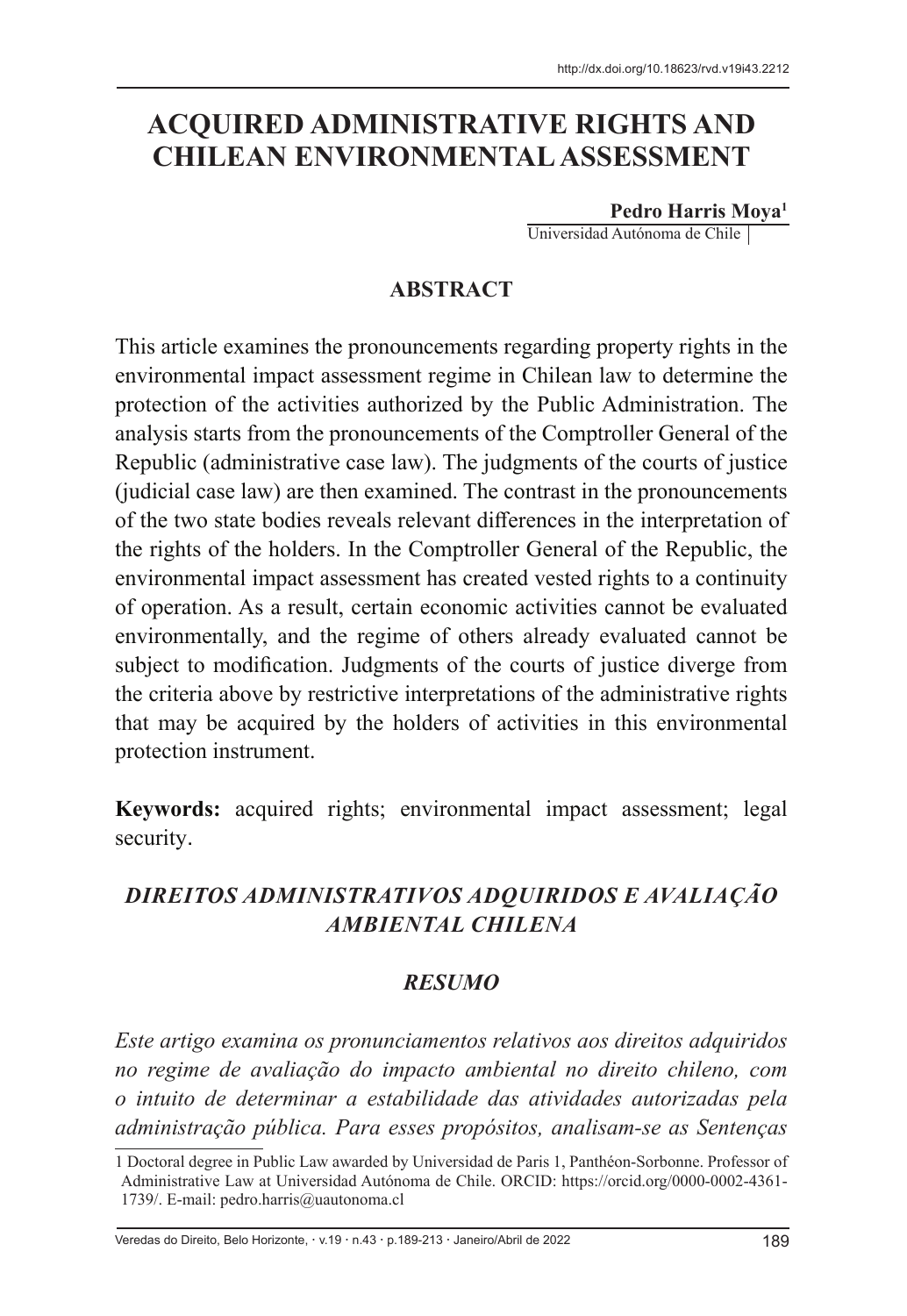*da Controladoria-Geral da República (jurisprudência administrativa) e, posteriormente, os acórdãos dos tribunais de justiça (jurisprudência judicial). O contraste entre os pronunciamentos dos dois gabinetes revela diferenças significativas na interpretação dos direitos dos titulares dessas atividades. A avaliação de impacto ambiental permitiu, no Gabinete da Controladoria-Geral da República, a criação de direitos adquiridos para a continuação do funcionamento. Como resultado, certas atividades não podem ser avaliadas ambientalmente, ao passo que o regime de outras já avaliadas não pode ser sujeito a modificações. Diferentes decisões judiciais revelam divergências com os critérios supramencionados, por meio de uma interpretação restritiva dos direitos administrativos adquiridos pelos titulares de atividades nesse instrumento de gestão ambiental.* 

*Palavras-chave: direitos adquiridos; avaliação do impacto ambiental; segurança jurídica; avaliação do impacto ambiental; segurança jurídica.*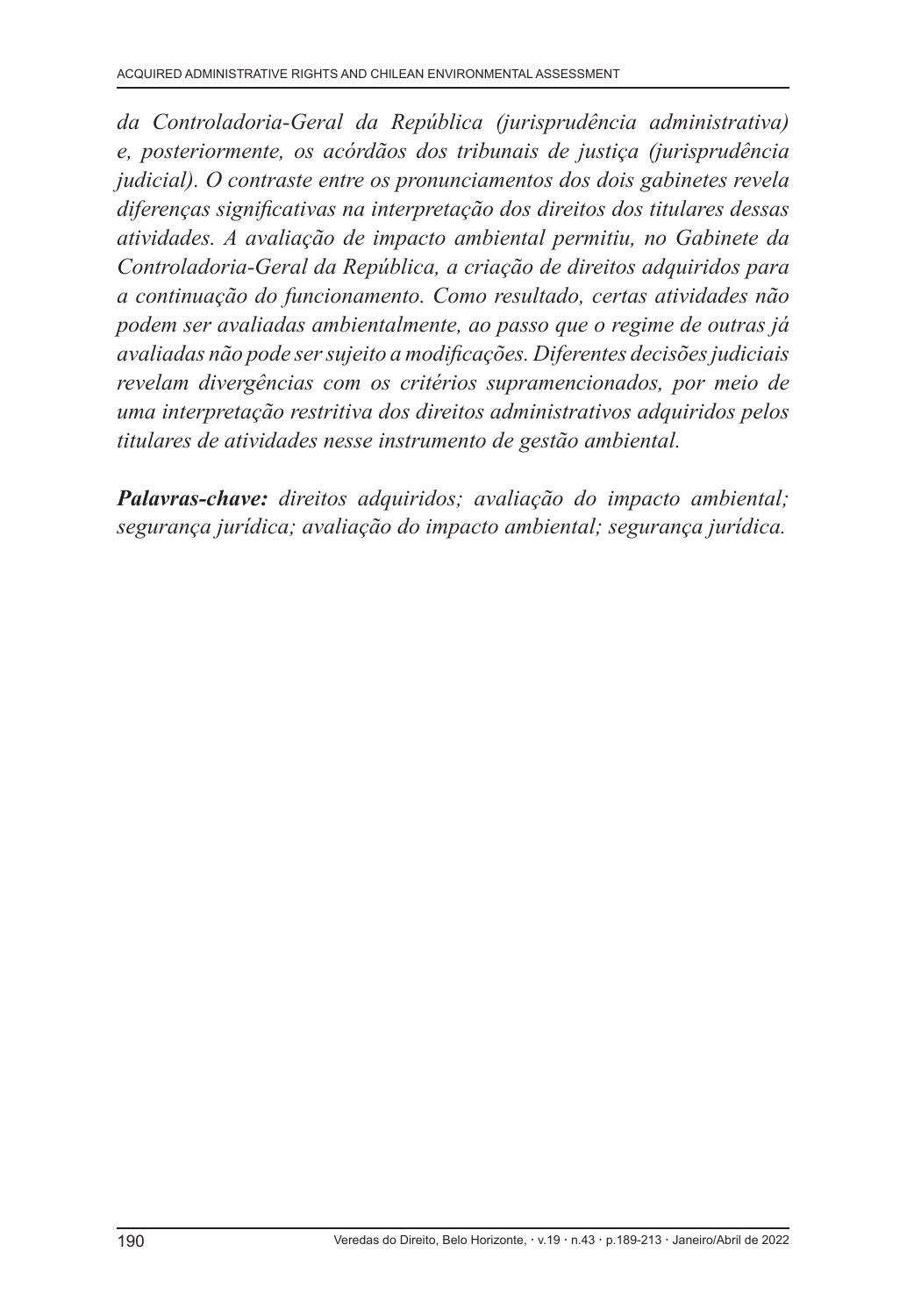#### **INTRODUCTION**

The notion of acquired right is common to different disciplines. In Chilean administrative law, its most evident manifestation is associated with the limits of the power to revoke administrative acts or, more precisely, with the impossibility of revising them based on their merits.<sup>2</sup> In the field of environmental protection (whose requirements sometimes seem to be part of the control of the merits of administrative acts), such acquisition is controversial. While it is necessary for activity holders to carry out works and projects, it may be necessary to modify the administrative titles that have been granted in case of changes in the environment or in the perception of risks.

Although this tension is present in various management instruments established in the Law on General Bases of the Environment – henceforth Law 19,300 –, the environmental impact assessment is among them and characterizes this problem in particular. Legally, this assessment corresponds to an administrative procedure that, as such, has the purpose of producing an environmental permit (*resolución de calificación ambiental*  – RCA) (art. 18 of Law 19,880). On the one hand, the fact that it can be maintained over time is clearly relevant to the holder of the activity that needs to acquire such right. On the other, the need for it to be adaptable could be imperative for the administration, which could object to this acquisition.

This might explain the reason why acquired rights and environmental impact assessment reconcile conflicting purposes. According to Jean-Pierre Boivin, they would include, on one side, the protection to legally constituted situations and, on the other side, "the preservation of the public order, which justifies more general and immediate application of police laws" (BOIVIN, 2003, p. 50). In Chilean law, most of the time administrative case law resolved this contradiction in favor of the first mentioned objective. In judicial case law, valuation in this direction can be reversed.

In fact, Chilean administrative case law has progressively developed to protect rights of holders of activities that can affect the environment. By doing so, it developed criteria for application *in abstracto*. In

Veredas do Direito, Belo Horizonte, · v.19 · n.43 · p.189-213 · Janeiro/Abril de 2022 191

<sup>2</sup> Art. 61, *a*, of Law 19,880. Without harm to an association, also common, between property right and this notion. Refer to: Guiloff (2018), Silva (1992) and Vergara (1991). However, assimilation of these categories is not unanimous. In favor of this identification: Fermandois (2015) and Fermandois (2005). Against: Fuentes (2012).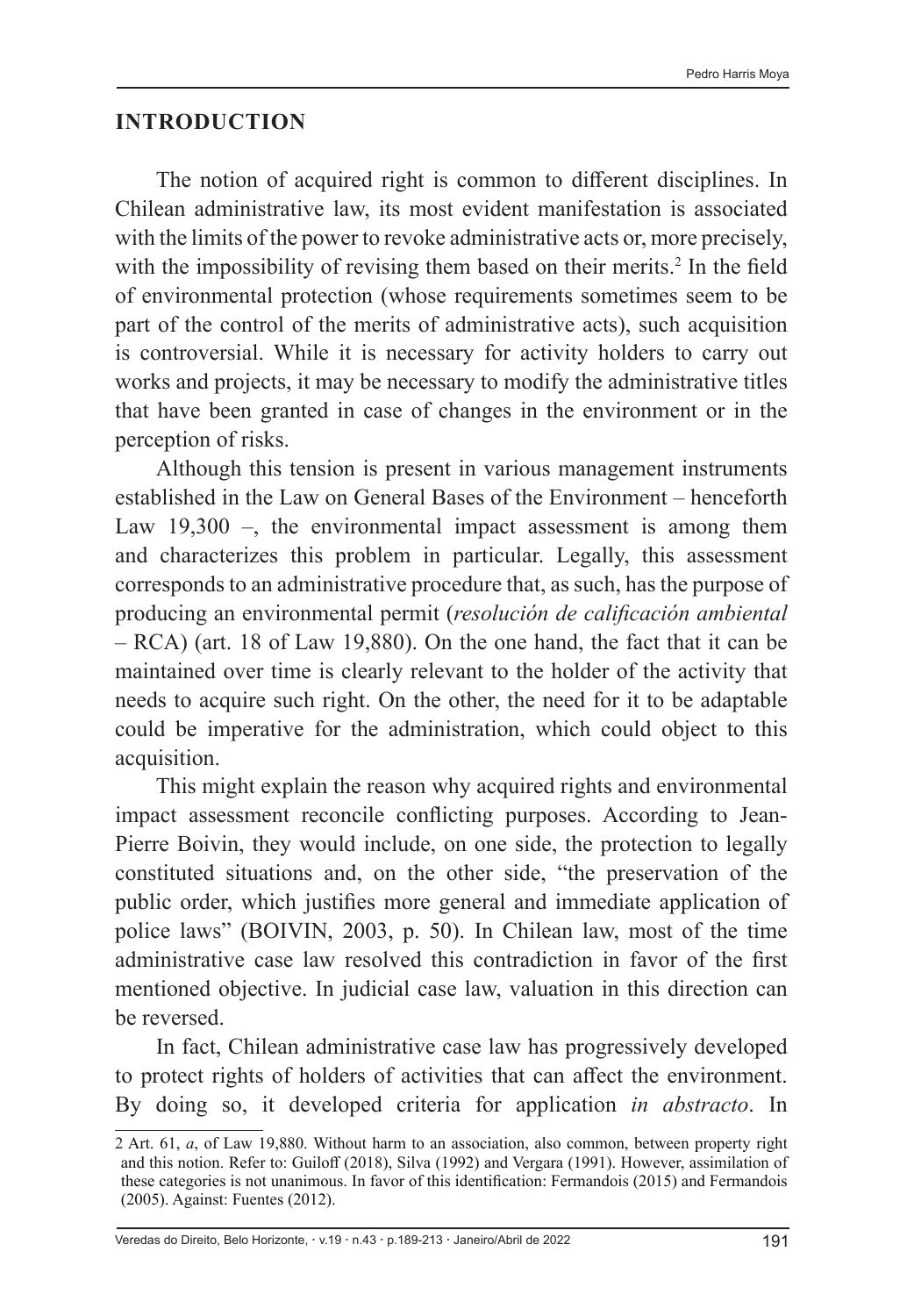accordance with these criteria, a holder of such activities will have the right to continue operating, and, as a consequence, a modification to the regime of environmental impact assessment that can affect it would be inapplicable (1). This position, however, has been subject to variations in judicial case law. Chilean courts introduced certain limitations to these rights, establishing criteria for application *in concreto*, which may reverse the previous result (2).

# **1 RECOGNITION OF ACQUIRED RIGHTS IN ADMINISTRATIVE CASE LAW**

Since the environmental impact assessment procedure has started, the Office of the Comptroller General of the Republic (*Oficina de la Contraloría General de la República –* CGR) had to interpret its provisions administratively. Indirectly, the interpretation of some of them meant assuring the right to continue the activities in the face of environmental impact assessment, in spite of the change in environmental circumstances. In deciding in this sense, the administrative case law established real acquired rights, understood as benefits for the maintenance of such works or activities. Within the scope of this instrument, they can be identified as rights to non-retroactivity (1.1) and to the environmental impact statement (1.2).

# **1.1 Right to non-retroactivity**

The timely application of the provisions of Law 19,300 was not expressly resolved. In the environmental impact assessment, the absence of an express solution, added to the application of the general regime on the law retroactive effect, has led to the interpretation of its non-retroactivity. Although the degrees of non-retroactivity can be variable (VERDERA, 2006; MONTT, 2015) and have been questioned in this context (PRIEUR, 2016), the validity of a criterion that impedes the environmental assessment of activities implemented at the time this regime entered into force (April 3, 1997) is interpreted *in abstracto*. Implicitly, this interpretation gave rise to the right to non-assessment of the environmental impact, which benefits holders of regular activities undertook before that date (1.1.1). The CGR has progressively elaborated its recognition and, in particular, its acquisition and loss requirements (1.1.2).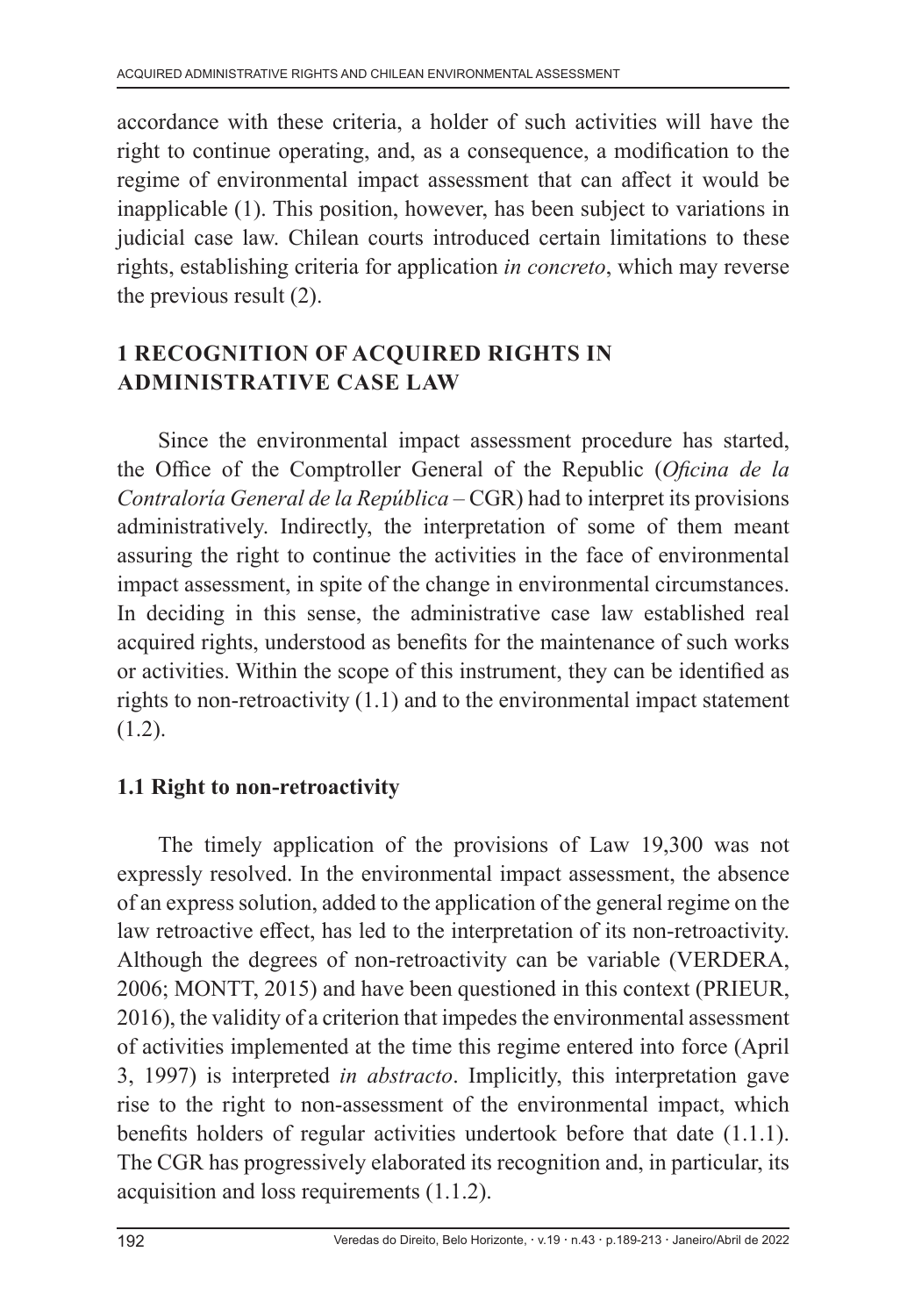### *1.1.1 The formulation of the right to non-retroactivity*

Although Law 19,300 came into force in 1994, the environmental impact assessment procedure became applicable only after its implementation regulation was issued, on April 3, 1997 (the assessment of certain activities was anticipated by Ordinance No. 888 of 1993, MINSEGPRES). As of that date, the activities referred to in art. 10 were subject to this regime, without prejudice to the initial absence of specific sanctions for noncompliance (BASCUÑÁN, 2001). Neither Law 19,300 nor the regulation of environmental impact assessment, however, specified the applicability of this procedure in relation to activities previously authorized by the Administration.

Indeed, Law 19,300 addressed the effects at the time of the environmental impact assessment. Nevertheless, its implementation regulation limited to regulating the application of this procedure in relation to projects in process on the date such procedure entered into force. According to transitional art.1 of the regulation, "Those projects or activities whose environmental impact assessment is in progress on the date of entry into force of this Regulation shall continue to be processed in accordance with the procedure established in Law and in this Regulation" (CHILE, 1997).

The absence of specific provisions on this aspect meant that the applicability of the environmental impact assessment to projects already authorized by the administration was, strictly speaking, a problem of interpretation of the rules. Its first administrative reading would have its origin in Decree 25.768 of 1998. On the occasion of the review of the urban planning instruments, it was stated that, "as the regulatory plan procedure in question began four months before the entry into force of the provisions on environmental impact assessment, it was not subject to the requirements of the Law 19,300" (CHILE, 1998).

These aspects would be developed with the issuance of Ordinance 38.762 of 2000. Regarding the approval of hydroelectric projects, administrative case law will conclude that:

> Despite the new mentioned provisions of Law no. 19.300 shall apply from its entry into force, that is, on April 3, 1997, the actions and diligences initiated before that date, in accordance with the provisions of art. 24 of the Law on the Retroactive Effect of Laws, are not governed by this regulation, but by the precepts in force at the time of its beginning (CHILE, 2000).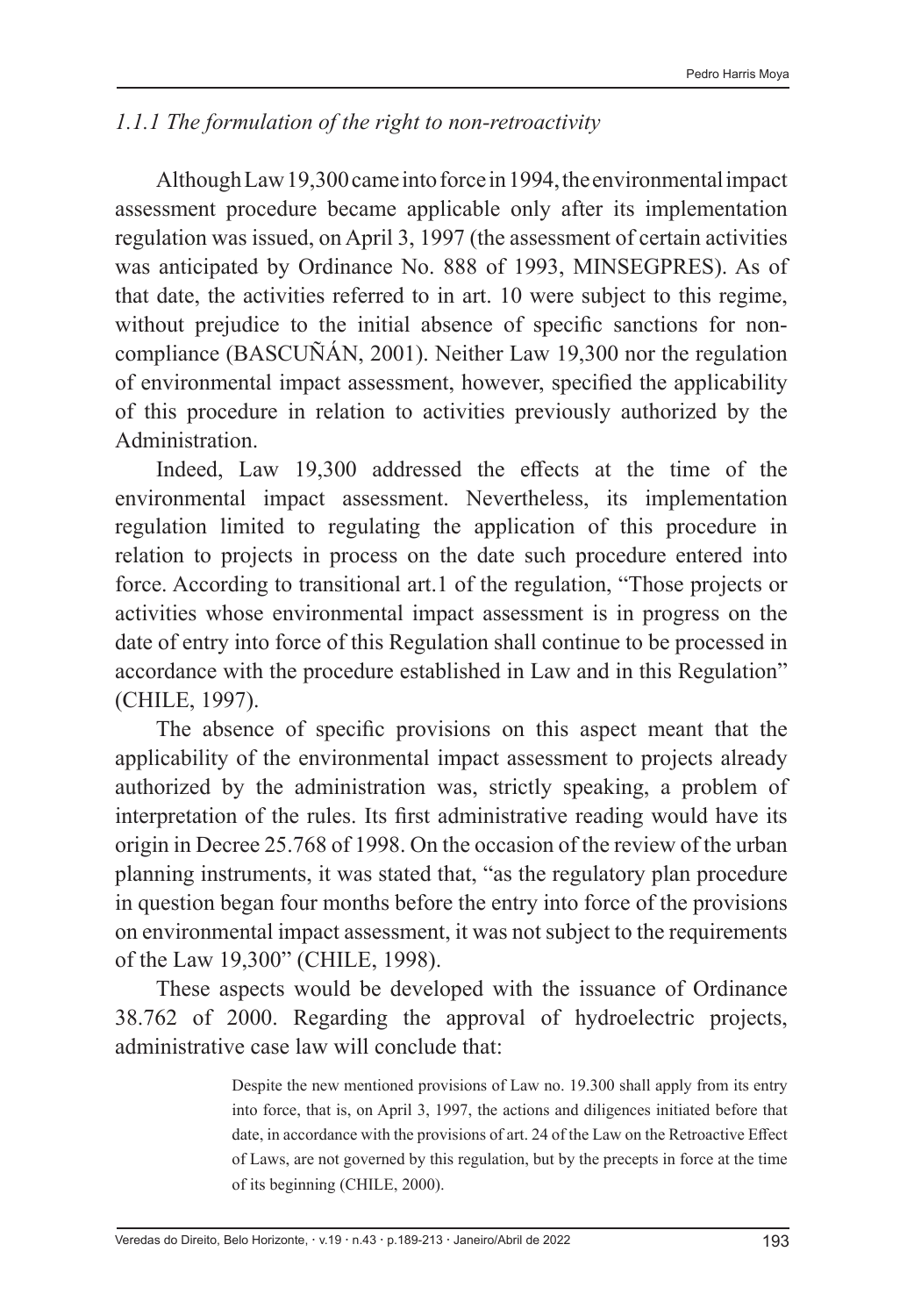Thus, activities prior to that date would be excluded from the environmental impact assessment (MONTENEGRO, 2009; ASTORGA, 2000; BÓRQUEZ, 1993), and different instruments would be applicable.

The CGR, by analogy, has interpreted favorably the applicability of art. 24 of the Law on the retroactive effect of laws on such activities. This provision does not regulate administrative procedures, such as environmental impact assessment, and it is applicable to legal proceedings. Discarding the application of other rules (such as article 9 of the Civil Code, which limits, in general terms, law retroactivity), the CGR equates the environmental assessment to an "action" or "diligence" that, through the application of that provision, would be governed by the legislation in force at the time of its beginning.

This administrative interpretation, favorable to the non-retroactivity of the environmental impact assessment, was not isolated. This can be seen in numerous decisions, such as Decrees 21.270 of 2001; 18.436 of 2003; 29.143 of 2006; 28.757 of 2007, and Law 66.261 of 2015. When resolving the application at the time of the environmental impact assessment, administrative case law developed, in all these cases, the non-retroactivity recognized in Decree 38.762 of 2000 (already announced in Decree 25.768 of 1998), which means a uniform administrative case law, without harm to the existence of requirements.

# *1.1.1 The requirements for the right to non-retroactivity*

The right to non-retroactivity of the environmental impact assessment, recognized by administrative case law, does not allow concluding that every holder of a project or work described in art. 10 of Law 19,300 – which began before April 3, 1997 – benefits from it. It is also not possible to state that, once a non-retroactivity right has been acquired, its holder cannot lose it. Each of these matters was specified by the CGR, constituting requirements for the acquisition and preservation of this benefit. The matters have been progressively defined, forming a coherent regime.

The main provisions that determined the requirements for the acquisition and preservation of the right to no environmental assessment – due to non-retroactivity – have been its opening rules. Although this provision did not draw the attention of the doctrine regarding the general applicability of this regime, it favored the elaboration of case law on its temporal application. According to that provision: "The projects or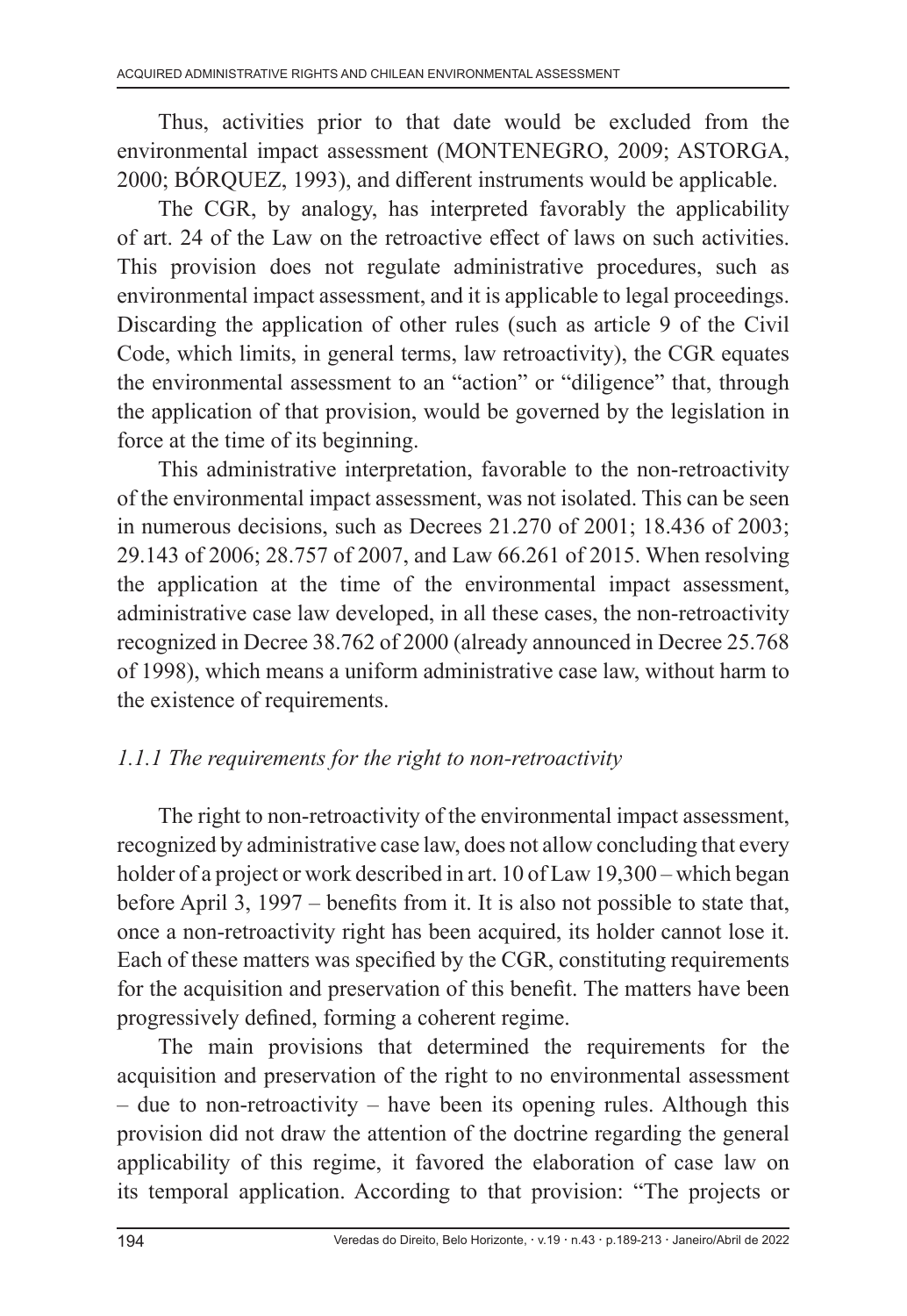activities referred to in art. 10 can only be implemented or modified after an environmental impact assessment, in accordance with the provisions of this Law" (CHILE, 1994).

Originally, art. 8 and following of Law 19,300 allowed the interpretation that if an authorization request had been made at the time the environmental impact implementation regulation came into force (on April 3, 1997), it was insufficient to acquire such right. According to Decree 21.270 of 2001, the work should have been authorized before the applicability of the regime (which involves submitting the request and obtaining the decision), since "the principle of legality obliges the authority to submit to the law in force at the moment the petition shall be resolved" (CONTRALORÍA GENERAL DE LA REPÚBLICA, 2001).

Subsequently, the execution referred to in art. 8 of Law 19,300 would be separated from the mere regularity of the project already authorized by the administration. In addition to this formal condition, Decree 29.143 of 2006 would also impose a material requirement, since the holder should have carried out implementing acts (CONTRALORÍA GENERAL DE LA REPÚBLICA, 2006). This requirement, which at that date lacked legal sanctions if not complied with, was interpreted in accordance with art. 2, *b*, of the Regulation of the Environmental Impact Assessment System, which, for these purposes, was understood to define such execution as "the performance of works, actions or measures contained in a project or activity and the adoption of measures aimed at materializing one or more of its construction, implementation or operation phases" (CHILE, 1997).

Although these conditions have been formulated by administrative case law with a view to the past (applicable to activities prior to April 3, 1997, the date of entry into force of the environmental impact assessment procedure), they are applicable to any project that is included in the list of activities subject to said regime in the future, which, as mentioned in CGR Decree 12.659 of 2008, may vary, not only due to legal changes, but also to regulations, since the characteristics of such activities are specified in this way.

This importance also involves the requirements to preserve the right to no environmental assessment based on non-retroactivity. The forms of cutting a benefit were also defined by virtue of art. 8 of Law 19,300. In addition to requiring the work or project to be carried out, this provision incorporates significant changes to the activities. Although, according to CGR Decree 18.436 of 2003, such incorporation allows previous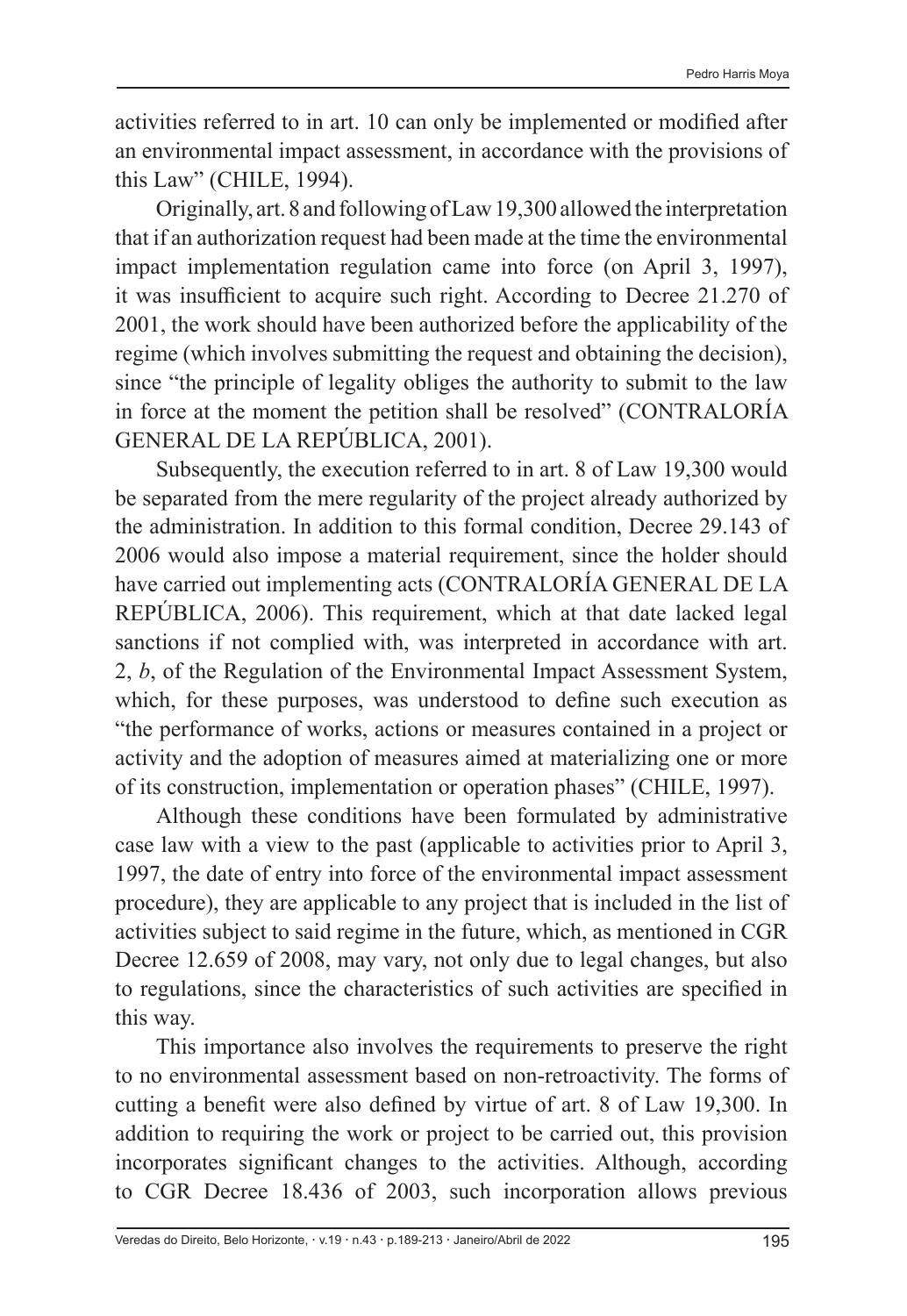modifications to benefit from the same non-retroactivity as the initial development of works or projects, this requirement also conditioned the validity of this non-retroactivity.

In fact, if the holder of an activity started before April 3, 1997modifies significantly the work in question, administrative case law interprets the loss of this right, as can be seen in Decree 66.261 of 2015 (CHILE, 2015). However, CGR's arguments did not establish limits for the activity assessment in such cases. Therefore, application of art. 11 of Law 19,300 to the beneficiaries of this right is a matter to be resolved, and, in the case of significant changes in the works, assessment of aspects that have already been authorized is not possible.

Nevertheless, administrative case law has not been indifferent to the Administration's freedom to resolve such subjection to environmental assessment. As it is known, in this case, the Environmental Assessment Service has a margin to assess the significant nature of the change, without prejudice to the fact that the interpretation of the RCAs also involves the intervention of the Superintendence of Environment (CARRASCO; HERRERA, 2014). The non-retroactivity of environmental impact assessment is subject to a strict regime, as the meaninglessness of changes made to projects prior to April 3, 1997 has to be particularly well-founded in the absence of any prior analysis (CHILE, 2005).<sup>3</sup> In relation to environmentally assessed activities, this certainly implies a more rigorous regime.

# **1.2 Right to the statement**

A second variant of the acquired right is not associated with projects excluded from the environmental impact assessment (which may give rise to a non-assessment benefit, given their non-retroactivity), but integrated into it. However, unlike the previous case, the CGR lacked the same consistency in this area. After asserting the absence of any revision of

<sup>3</sup> Subsequently, the application criteria were established by art. 2, *g* 2, of the Regulation of the Environmental Impact Assessment System. According to that provision: "For projects initiated before the entry into force of the environmental impact assessment system**",** the subjection to this system, as a modification result, will take place "if the sum of the parts, works or actions tending to intervene or complement the project or activity after the entry into force of this system that have not been environmentally qualified constitute a project or activity listed in art. 3 of this Regulation" (CHILE, 2012). Its infraction is currently covered by legislation as a criminal offence. According to art. 35, *b*, of the 2010 Law that creates the Superintendence of Environment, an infraction is "[the] development of projects and activities for which the law requires an RCA, without its existence" (CHILE, 2010). However, since the beginning of the regime, in 1997, the doctrine has interpreted the application of legal consequences to the environmental damage. Refer to: Femenías (2017).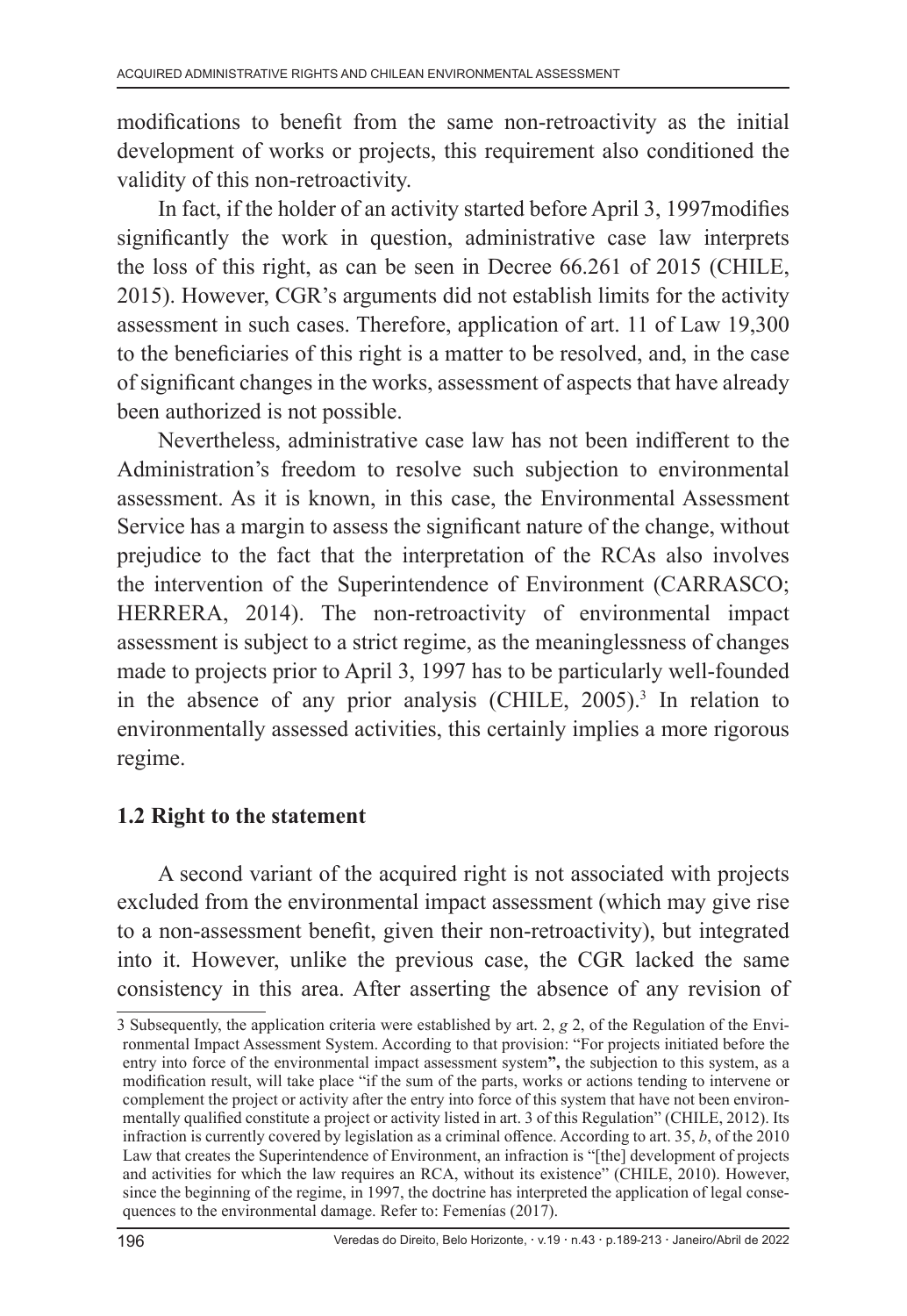the RCA, it maintained that they should be revised without distinction. A third position will distinguish that revision according to the means of assessment (1.2.1). Currently, this criterion allows discarding an acquired right to RCAs subject to environmental impact studies. Only declared activities would produce such effect (1.2.2).

# *1.2.1 The legal ratification of revision jurisdiction*

The enforceability of an environmental impact assessment is not only associated with substantive requirements. It is also linked to the rules of the environmental impact assessment procedure. Under Law 19,300, projects requiring such processing did not follow a formula. In art. 11 of Law 19,300, the legislator only specified the effects, characteristics or circumstances associated with these projects. If a project included in the list of art. 10 of Law 19,300 generates one or more of them, it have to be subject to an appealed administrative procedure, in aspects related both to citizen participation and to processing time, also modifying its challenge regime.

The fact that it is an appealed procedure has attracted a greater attention from the doctrine with regard to the protection to its holders' rights. It is evident that, at the time the environmental impact assessment came into force (April 3, 1997), said protection was associated with the absence, at that time, of an express competence of the Administration to review its acts. Although administrative case law recognized such power – such as: CGR Decree 23.518 of 1993 –, this contributed to integrate the RCA into the regime of intangibility of private property – art. 19, No. 24 of the Constitution (FERMANDOIS, 2005).

Within the scope of the environmental impact assessment, this effect is associated with the maintenance of certain exercise conditions. This had favorable consequences for the licensee protection. The RCA could not be modified by the Administration. This was the conclusion of Decree 52.241 of 2002, in which administrative case law recalled that "the power to modify the RCA in the face of unforeseen environmental impacts was not granted either to CONAMA or to the Regional Environment Commissions" (CHILE, 2002).

Shortly after, however, the body reconsidered this criterion (ALBURQUENQUE, 2005). Such reconsideration appeared to be influenced by the imminent entry into force of Law 19,880 of 2003, which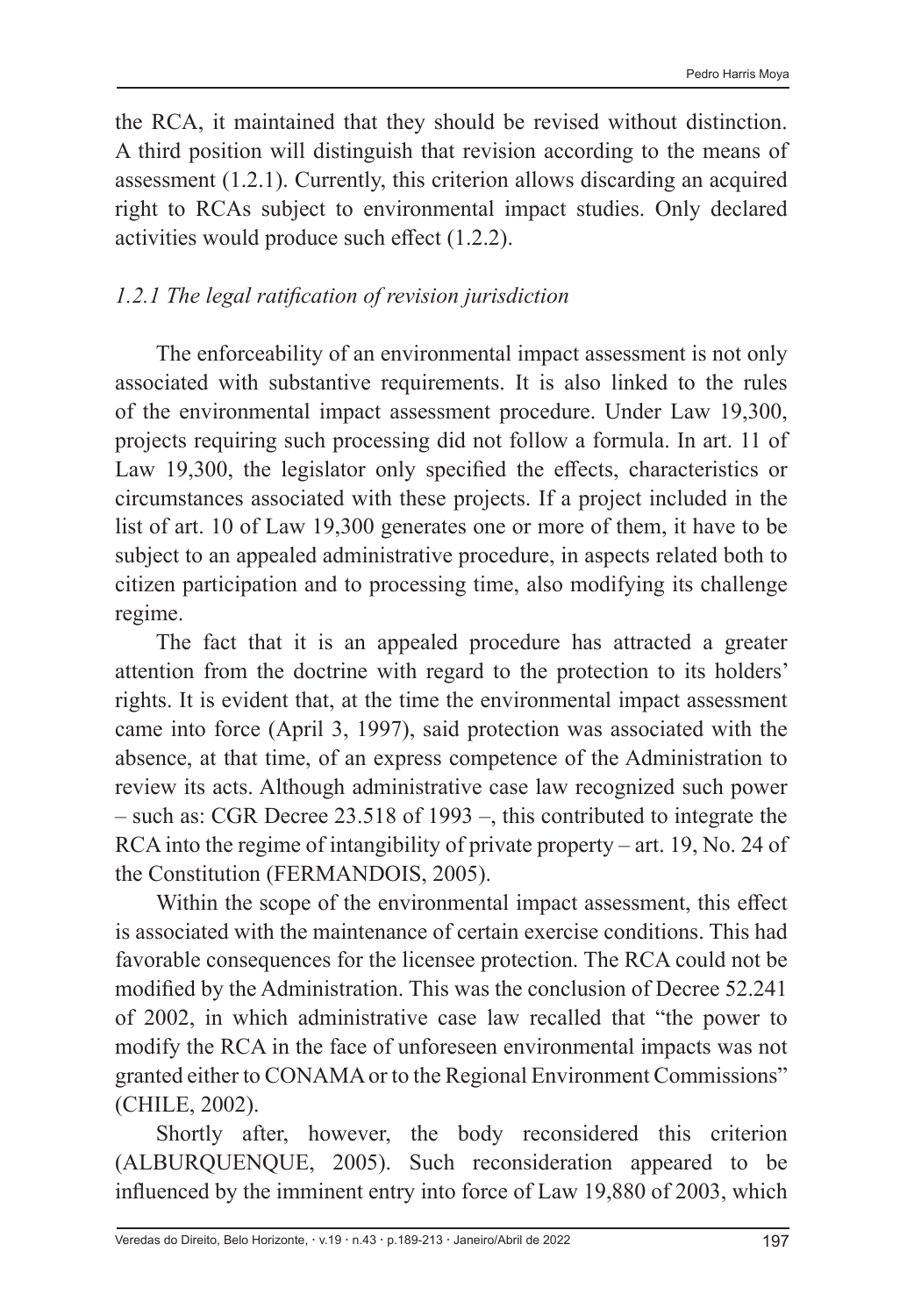establishes the Basis of Administrative Procedures. It is known that said legislation granted the Administration the power to review its acts, whether based on legality or merit (arts. 53 and 61 of Law 19,880, respectively). The reassessment of the merits of these RCAs was implicit in CGR Decree 20.477 of 2003, stating that such acts would have to be modified if the project was decoupled from its monitoring plan.

Legally, however, this form of review could not be assimilated to the administration's powers when exercising invalidation or revocation powers, which were already legally recognized. Said review did not imply an initial illegality of the RCA, thus separating it from its invalidation. And while it implied a reassessment of the merits, it was far from being repealed, as it did not involve an abnormal extinction. The figure only seemed close to an extraordinary revision based on an evident error (art. 60 of Law 19,880). However, it could be exercised *ex officio* and without being subject to the one-year period required by law.

After a while and with certain variations, this revision jurisdiction would be established in Law 20.417 of 2010, which introduced art. 25 *quinquies* to Law 19,300. From the entry into force of this provision, the Administration can exceptionally revise the RCAs, if "when the project was developed, the variables assessed and contemplated in the monitoring plan in which the conditions or measures were established varied substantially in relation to what was projected or were not verified, all with the objective of adopting the necessary measures to correct such situations" (CHILE, 2010).

Currently, the administration has an exceptional review jurisdiction, thus complementing its invalidation and revocation powers. While the case law has not determined its temporal scope of application (in order to specify whether it only applies to projects authorized after their incorporation into the law, or also to those approved before), the CGR specified its material application. The interest in this determination is that, in doing so, administrative case law excluded projects subject to a statement regime, thus establishing a new acquired right.

### *1.2.2 Case law constraint of revision jurisdiction*

The imprecision of the environmental impact assessment regime and its modifications led to limitations in the protection to the rights acquired by the holders of the RCA. Administrative case law, first, and the introduction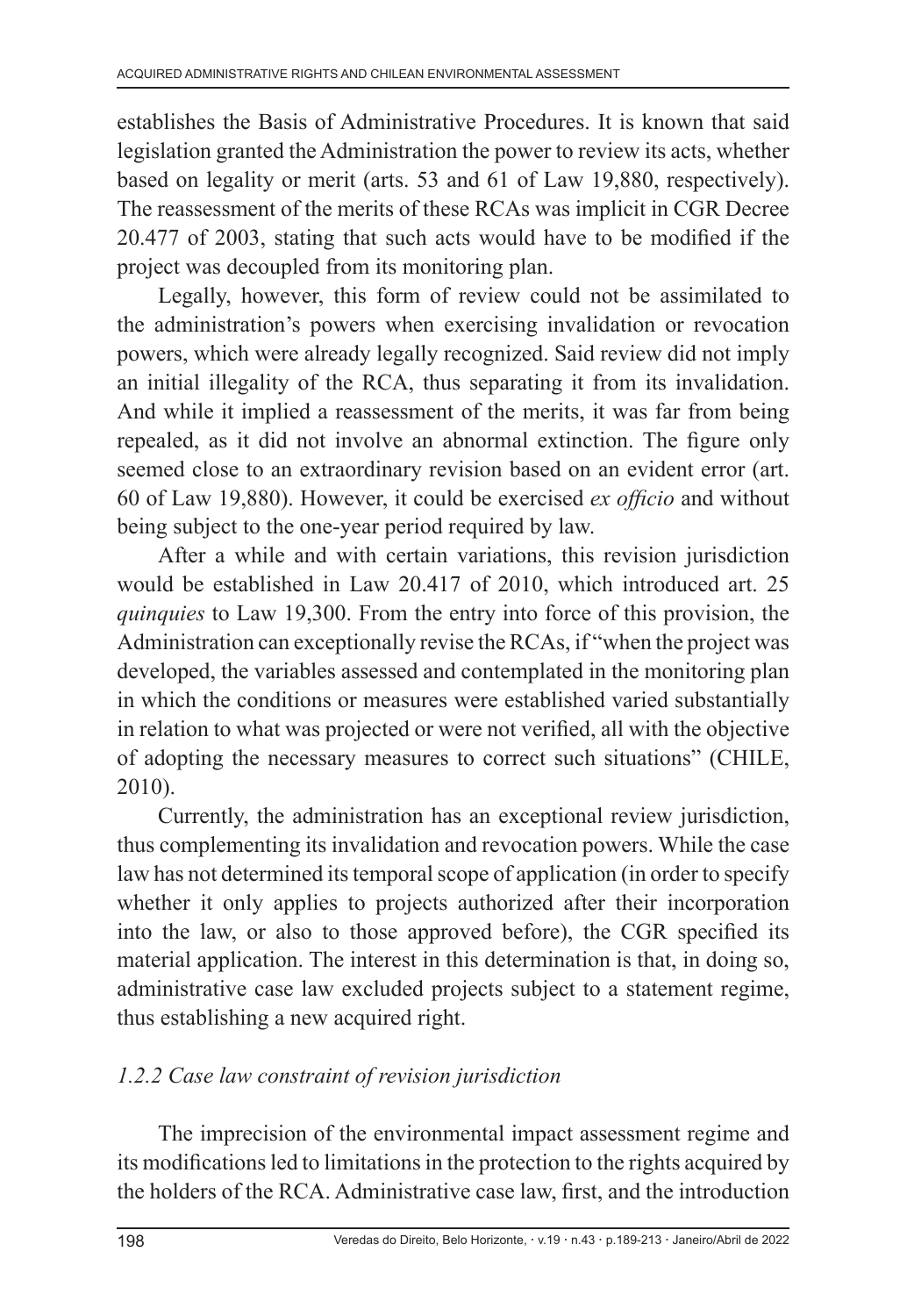of art. 25 *quinquies* by Law 20.417 later allowed these acts to be revised, at least in exceptional circumstances. Although a revision in this sense does not always imply appealing the initial conditions of operation (the holder can also request its exercise), it can be verified *ex officio* or at the request of third parties.

The legal amendment that introduced the exceptional revision of the RCA, however, did not clearly specify its scope of application. In principle, art. 25 *quinquies* of Law 19,300 seems to be limited to projects assessed by means of environmental impact studies, requiring that project variables be dissociated from the monitoring plan (aspects that, in general, imply the elaboration of that study). Nevertheless, this restriction was not present in the position of administrative case law, which established the revision of such decisions without distinguishing the means of assessment.

That is why the position followed by the CGR can be remarkable. Aware of the different administrative interpretations of the scope of art. 25 *quinquies* of Law 19,300, the CGR will limit that revision to projects assessed by means of environmental impact studies for two reasons. The first is the fact that the monitoring plans required by this provision have been integrated, in such studies, only by art. 12, *f*, of Law 19,300 and, likewise, by art. 18 of the Supreme Decree No. 40 of 2013, which approves the Regulation of the Environmental Impact Assessment System. The second is the exceptional qualification of the regime, which would imply a restrictive interpretation (CHILE, 2013b).

Although this position can be questioned, given the characteristics of certain projects approved by means of an environmental impact statement (which may require, like those subject to studies, a plan for monitoring environmental variables), the CGR retained said interpretation of art. 25 *quinquies* of Law 19,300. In fact, after meeting requests for reconsideration of Decree 34.811 of 2017, Decree 3.727 of 2019 confirmed the applicability of the exceptional revision for projects assessed by means of impact studies, excluding those declared, reiterating its arguments (CHILE, 2019).

Thus, the importance of CGR Decree 34.811 of 2017 has been to divide the patrimonial protection to the various holders of RCAs. The approval of such RCAs by means of a statement prevents any revision, even if the projected environmental variables have undergone significant changes in relation to the initial statement. However, holders of RCAs approved by means of environmental impact studies may have them revised in the same case, which could be questioned based on the equality between them.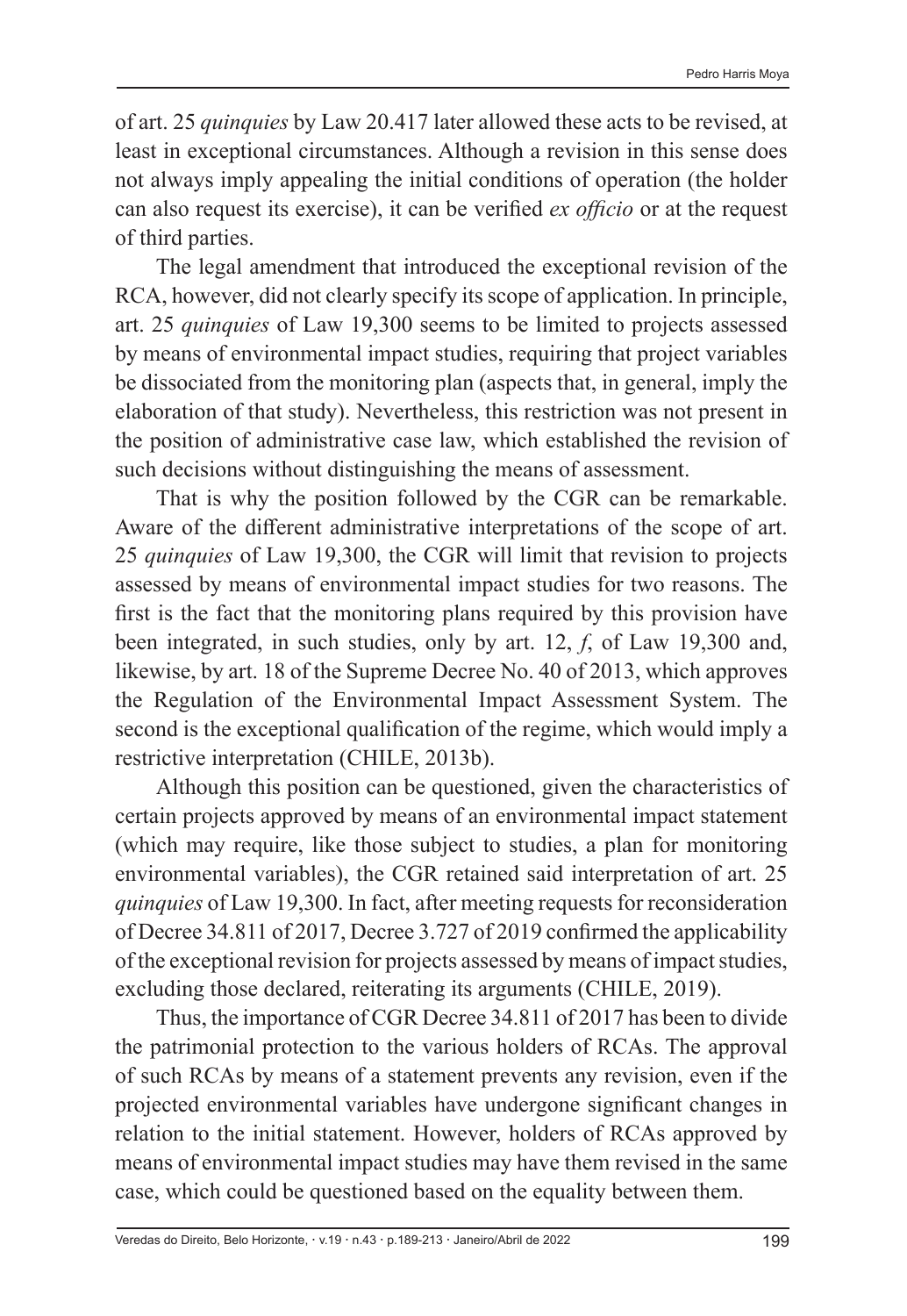In the case of other hypotheses of administrative revisions, the two titles would be strictly assimilated. These revision scenarios were listed in CGR Decree 52.241 of 2002, which considers invalidation and significant modification to the work as grounds for the loss of rights established in an RCA. As the invalidation does not take effect two years after the issuance of the act (art. 53 of Law n. 19.880), it can be concluded that, beyond this period, any holder of an activity that has not undergone significant changes will have the acquired right to continue its activity, provided that it has been subject to an impact statement.

Thus, it is possible to observe how, in the environmental impact assessment procedure, the protection to administrative rights works with a variable geometry. The intangibility of an acquired right would only exist in favor of the holders that started their works before April 3, 1997 (or before the activity was incorporated into the regime by legal or regulatory changes), due to the non-retroactivity of the environmental impact assessment, as well as those that, subject to an impact assessment, have obtained an RCA by means of a statement since any modification or alteration to the environment will be impracticable for them.

This interpretation, though, is far from being reiterated in judicial case law.

# **2 LIMITATION TO ACQUIRED RIGHTS IN JUDICIAL CASE LAW**

The scheme of acquired rights in the environmental impact assessment, developed by administrative case law, differs from the treatment of judicial case law with regard to the powers of the holders of activities subject to this regime. Although the courts implicitly tend to interpret the applicable provisions in a manner similar to that of the CGR, this interpretation lacks the same uniformity as in administrative case law. This allowed certain decisions to reject intangibility *in abstracto* of the rights to non-retroactivity and to the environmental impact statement, in favor of an assessment *in concreto*, in the face of the production of environmental damages (2.1) and impacts (2.2).

# **2.1 Limitation to acquired rights due to environmental damage**

Environmental damage is decoupled from environmental impact. The difference between these notions is, in principle, quantitative. As the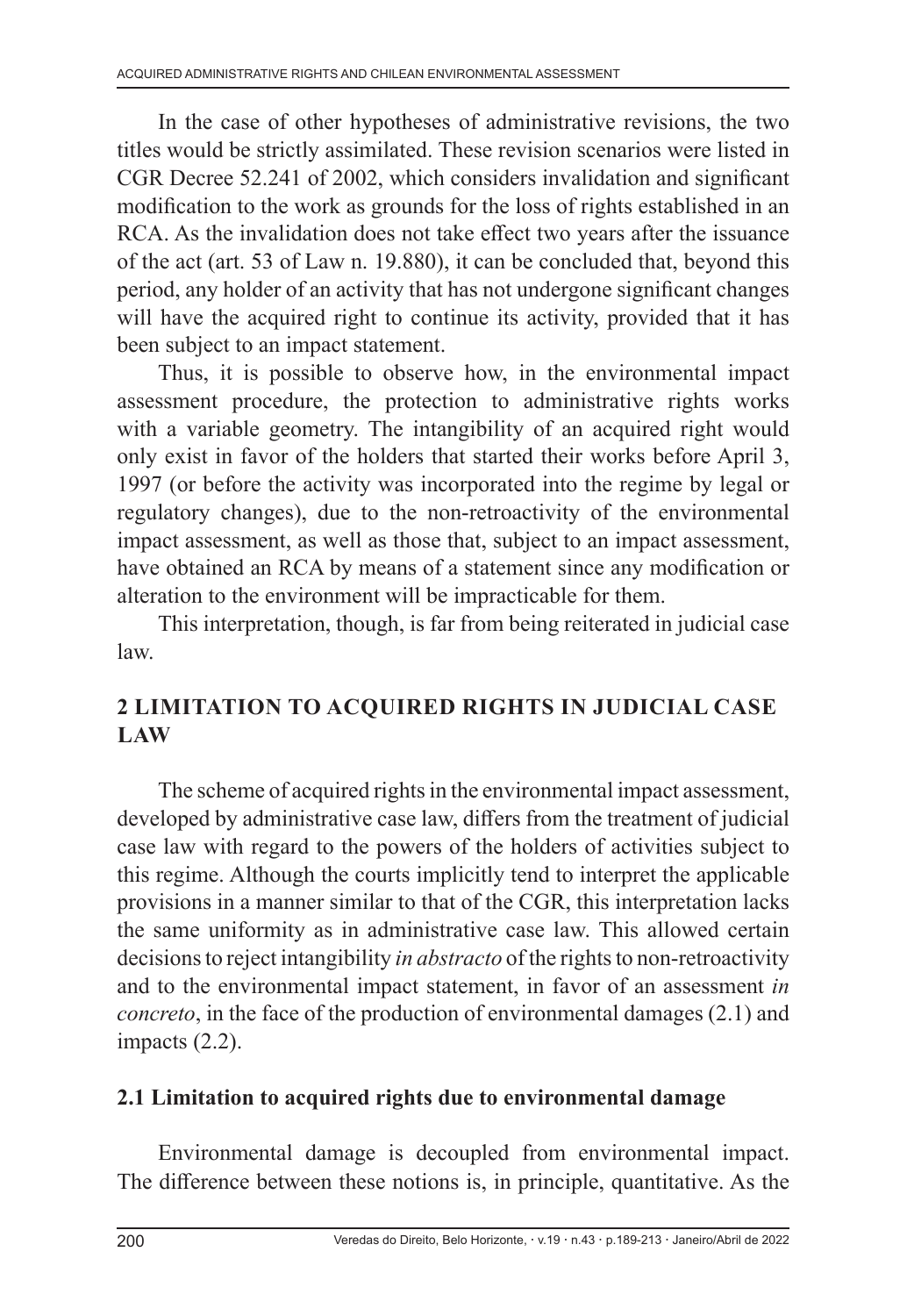judgment of the Court of Appeals of Santiago – normative 9.052-2001 – would resolve in due course, environmental damage assumes an exorbitant significance for such impacts However, the distinction between such concepts is also qualitative. Unlike the environmental impact, damages of the same nature imply an element of illegality inherent in the conduct (FEMENÍAS, 2017). This probably explains the position of the courts when faced with damage caused by holders of administrative authorizations in environmental matters. In the environmental impact assessment, judicial case law admits that the generation of such consequences can lead to the loss of the right to non-retroactivity (2.1.1) and to the statement (2.1.2), as previously analyzed.

#### *2.1.1 Loss of the right to non-retroactivity*

When specifying the regime of the right to non-retroactivity of the environmental impact assessment, the CGR identified only two hypotheses of non-application: absence of material development of the authorized project at the time the processing of the assessment procedure is required (one situation that, strictly speaking, prevents the right from being acquired by the holder of the RCA, thus differentiating it from the expiry regime applicable to all holders of RCAs) and the case of a significant modification to the same project. While the first of these principles appears to be the beginning of the activity, the second requires further assessment.

Thus, it can be seen that, in the face of these hypotheses, the behavior of the holder of a work or project is of little or no interest in relation to the damages that it can cause. Whether or not the holder complies with the applicable provisions, they will continue to benefit from an exemption from the application of the environmental impact assessment procedure. It is in this area that judicial case law introduced a modification to the regime of the acquired right to non-retroactivity that could make it possible to complement the list of cases of non-application in administrative case law.

Although its application is exceptional, the court case law has not ignored the loss of the right to non-retroactivity in the environmental impact assessment as a result of the production of certain environmental damages. This was the case of the Normative Supreme Court Judgment 10200-2006, decided on the occasion of a claim for compensation for environmental damage. The controversy is related to the activity of an aggregate processing and classification unit, whose reception, in 1991, preceded the environmental impact assessment.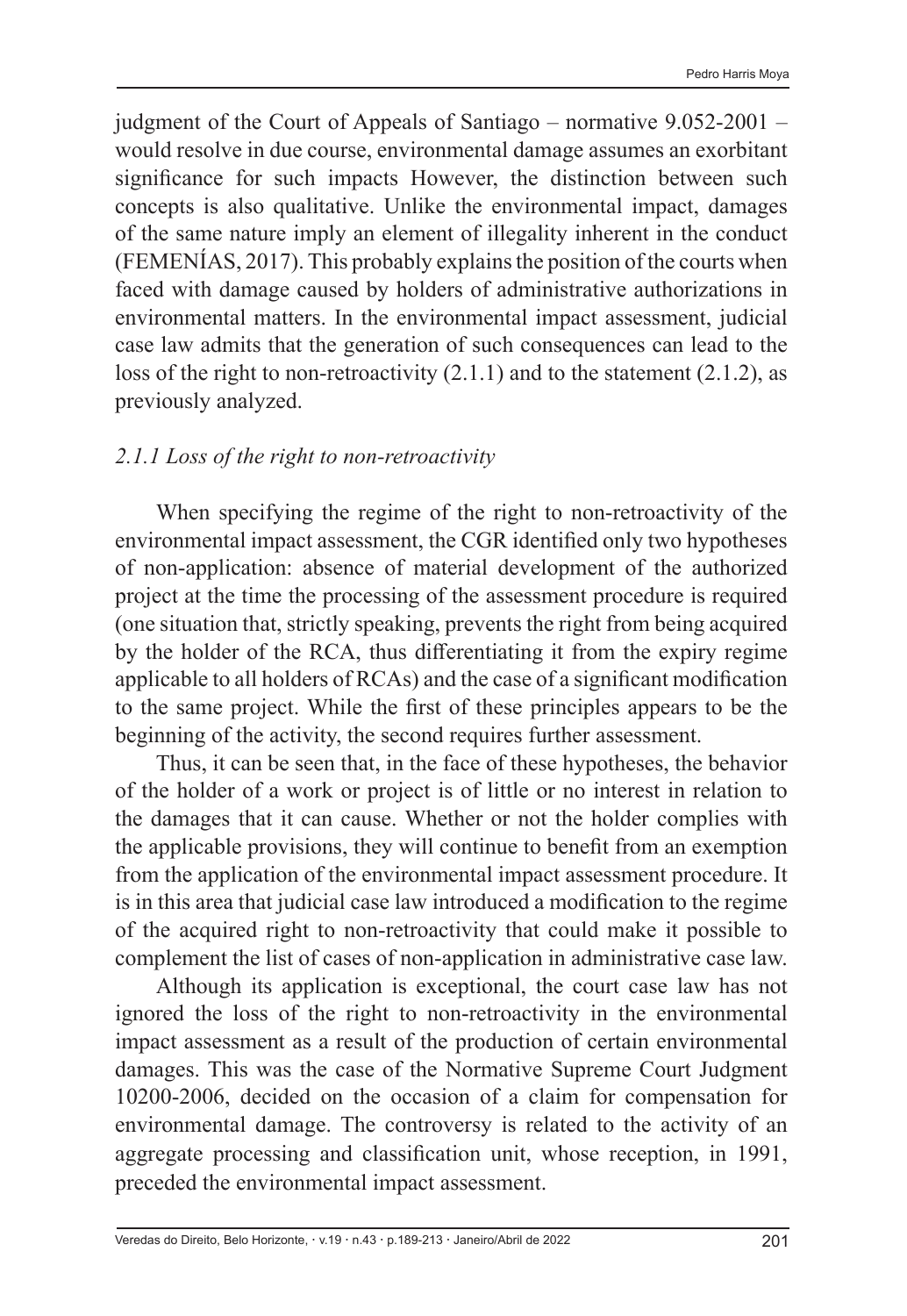Indeed, even though the activity in question was received six years before the environmental impact assessment to come into force (April 3, 1997) and was invoked in support for the defendant's defense, the Supreme Court in this case would confirm the submission of the activity to the assessment procedure, in accordance with Judgment 10.200-2006 of the Court of Appeals. And, although such a case law criterion could be associated with the failure to comply with a specific regulation in the generation of the damage itself, the judgment would suggest that the application of the regulation would not prevent that effect.

Thus, it can be observed that the contrast between judicial and administrative case law in this regard is significant. In affirming a constitutional interpretation of the legal provisions applicable to environmental impact assessment, the Santiago Court of Appeals, ratifying the decision of the first instance, rejected any right to non-retroactivity in this instrument, stating that "the rule contained in art. 9 of the Civil Code cannot be considered violated, since the appellant develops, while the aforementioned law [19.300] is in force, the activities that are affected by the environmental assessment system" (CHILE, 2008).

This extension, likely to affect the non-retroactivity of the environmental impact assessment, is due, in principle, to the lack of specificity of the corrective measures applicable in the environmental liability regime. Art. 2, *s*, of Law 19,300 limits to stating the objectives of such measures (in terms of achieving the environment restoration, or one or more of its components, to a similar quality or the restoration of its basic properties), granting a wide judicial revision to determine its application, provided that the elements of that liability are accredited.

Interpreted in this way, protection to the continuity of authorized activities before the entry into force of the environmental impact assessment can only be understood as covering the difficulty that could be involved in proving the different elements of this environmental damage regime. Without prejudice to the fact that arts. 3 and 51 of Law 19,300 opt for a subjective model of liability, which requires proof of the fault or intent of the holder of the activity, art. 2, *e*, and this legislation also requires an exorbitant element for non-contractual civil liability, namely: the significant nature of the damage caused to the environment.

Finally, it should be noted that case law in this regard can only be explained by the temporal extension of liability for environmental damage. Unlike the environmental impact assessment procedure, the liability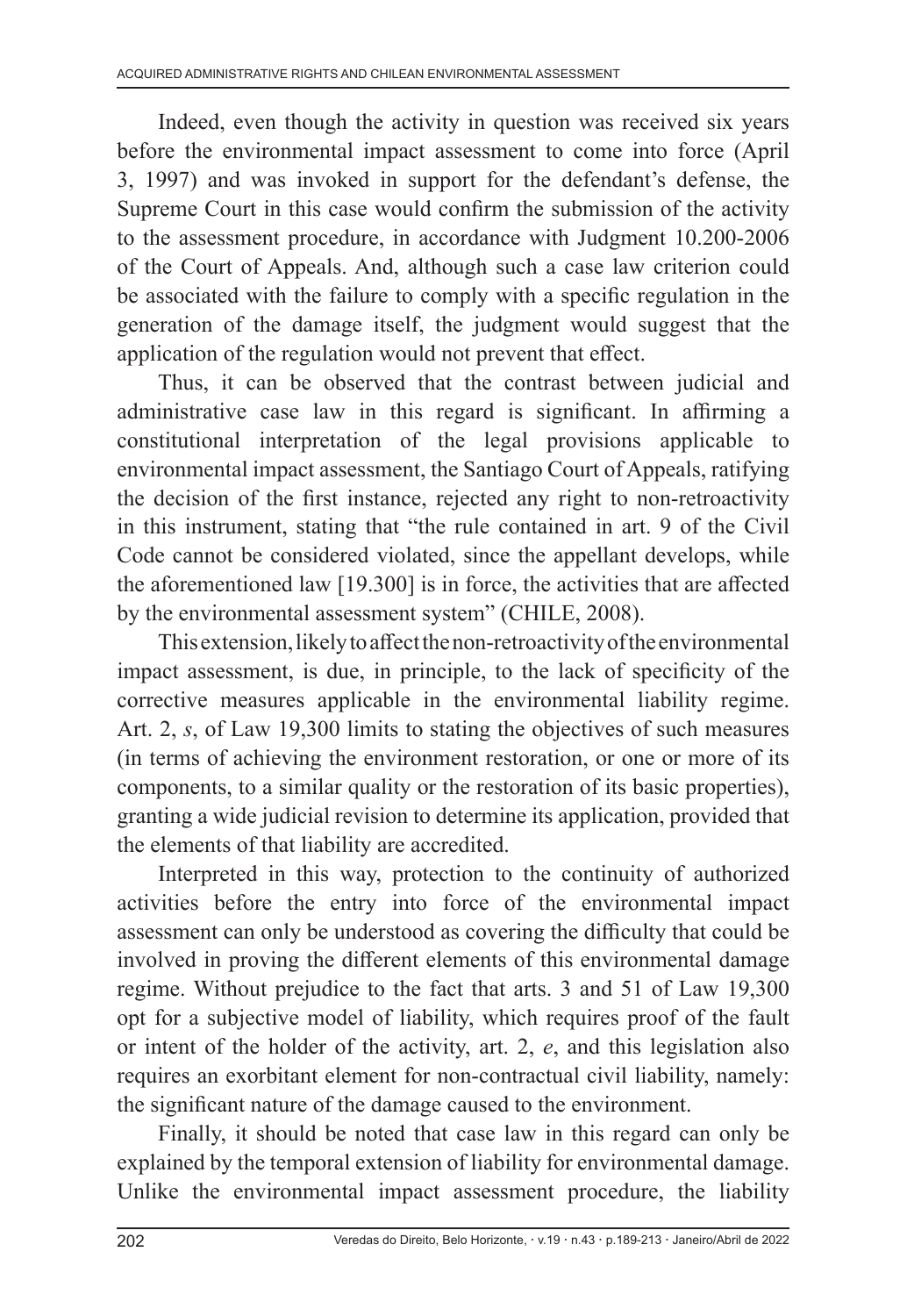regime of sections 51 and following of Law 19,300 was not conditioned to the commencement of activities on a certain date. As it applies without distinction in time, its rules apply to activities authorized before the entry into force of the environmental impact assessment. As it will be seen, this situation also affects operators of activities subject to this regime through an environmental impact assessment statement.

#### *2.1.2 Loss of the right to the statement*

The application of liability for environmental damages over time not only made it possible to affect operators of activities initiated before the environmental impact assessment, but also led to changes in the regime of activities subject to the statement procedure by means of the impact statement. As we have seen, according to the CGR, these RCAs enjoy greater stability than the projects assessed through impact studies, as any exceptional revision is prevented, not being applicable when the environmental variables are modified.

The questioning then is about what happens if, despite the intangibility of such decisions in this case, the project holder causes environmental damage, respecting the conditions imposed by the Administration.<sup>4</sup> In general terms, it is known that the doctrine did not opt for a single solution in these cases. While some authors interpret no liability of the holder (RODRÍGUEZ, 2010), others conclude that compliance with the regulation does not exclude their non-contractual liability (ALESSANDRI, 2005; VALENZUELA, 1996); an interpretation that, in the field of environmental liability, has been affirmed by case law (in this sense, refer to: Supreme Court Judgment, normative 396-2009).

In the environmental impact assessment, the Chilean Environmental Courts have also been favorable to this interpretation, having affirmed the revision of all RCAs, without distinction as to the means of assessment. This was the interpretation of the judgement of the Third Environmental Court normative D-16-2016. Even if the case has been closed due to lack of legitimacy to sue, it will be considered that "the Court is fully empowered to order the relevant and necessary measures to obtain such exemption, which can certainly include the end of a project" (CHILE, 2017) (without conditioning its validity to the infraction of the regulations).

<sup>4</sup> If these conditions are not met, however, an administrative sanction procedure will be carried out, under the competence of the Superintendence of the Environment, which may imply, among other administrative sanctions, revocation of the RCA, in accordance with the general rules.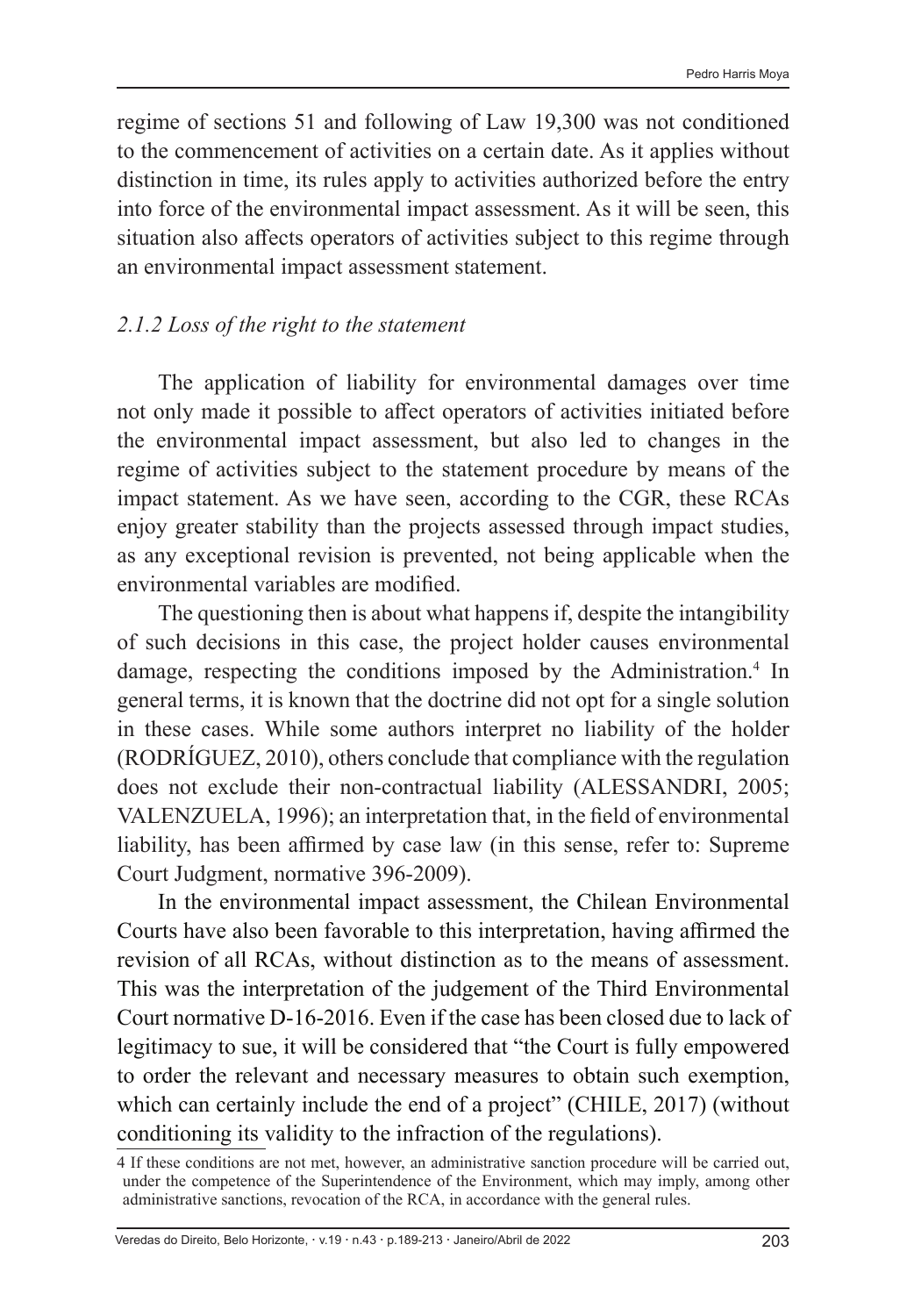It cannot be ignored that this reading implies certain constraints. The power to order temporary and definitive closures in liability claims for environmental damage was previously established in Law 19,300 (whose section 57 empowered the courts to impose such measures *ex officio* in addition to ordering remediation). However, its legal amendment in 2010 revoked these judicial powers in environmental liability claims, and Law 20.600 did not reincorporate them (they are currently exercised by the Administration in accordance with article 38, *c*, of the Law that creates the Superintendence of the Environment).

Therefore, the issue will be associated with the extent of the Environmental Courts' power to resolve such claims. The solutions adopted in relation to corrective measures do not seem possible to dissociate from certain limitations in the field of illegality claims (which corresponds to the action foreseen to contest the RCAs). Probably the most important of these is the prohibition against replacing the discretionary content of administrative acts in substitution (section 30, item 2 of Law 20,600). Without prejudice to the powers that these courts exercise in the face of environmental impacts, this limitation in the face of claims could be affected by the absence of a content of the remedies for damages.

### **2.2 Limitation to acquired rights due to environmental impacts**

The judicial interpretation of the generation of environmental impacts, with respect to holders of environmental administrative authorizations, differs from that already analyzed in the case of damage to the environment. The courts did not explicitly qualify these impacts as cases of loss of acquired rights due to the environmental impact assessment. This circumstance, however, does not prevent such beneficiaries from seeing their activities become more precarious. Before the holders of the right to non-retroactivity and to the statement, this is implicitly what happens in the case of the extension of submissions  $(2.2.1)$  and answers  $(2.2.2)$  in this regime.

### *2.2.1 Extension of submission*

Traditionally, the submission of activities to environmental impact assessment has been interpreted under a closed list system. Accordingly,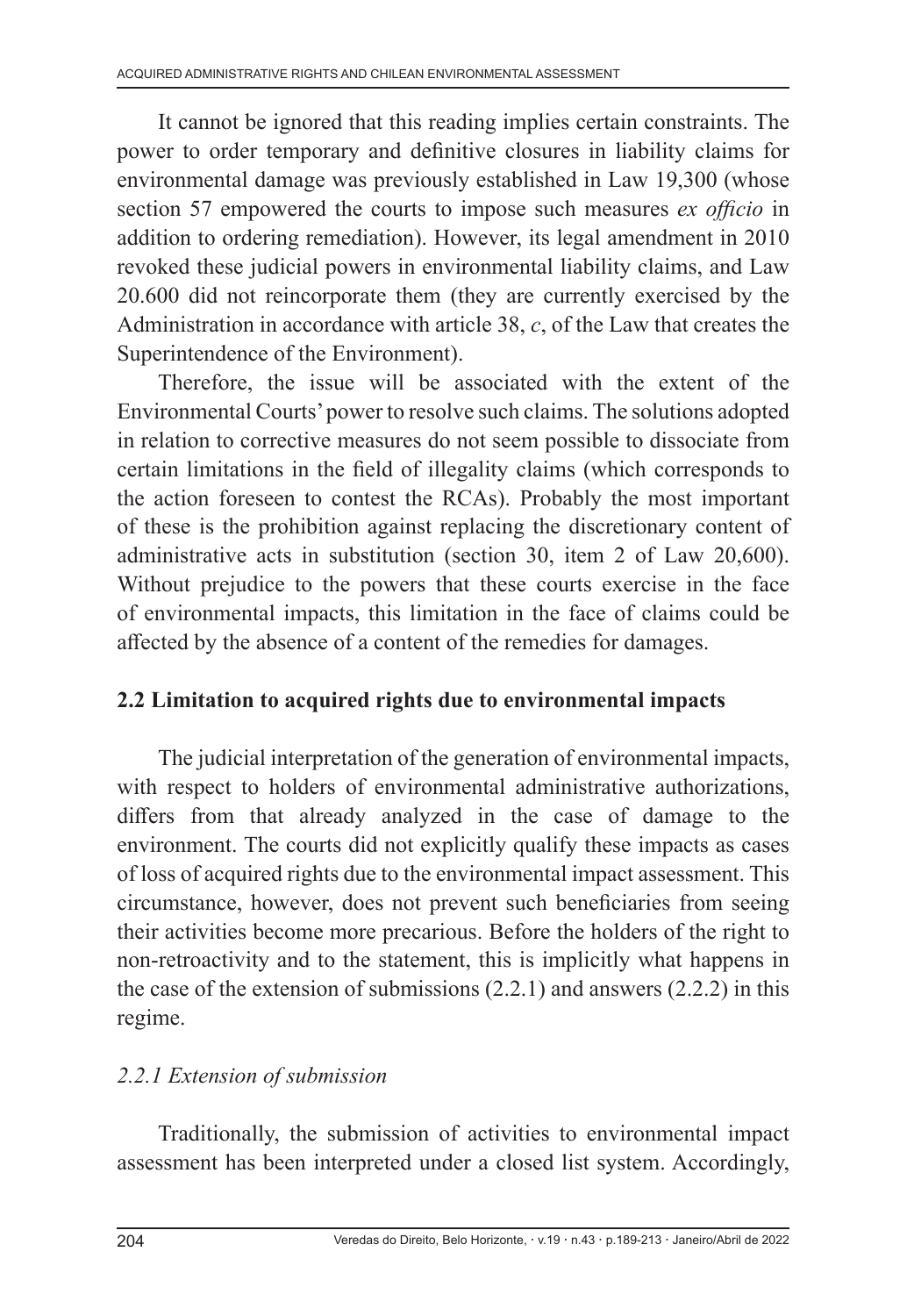only the activities described in art. 10 of Law 19,300 would be subject to its provisions. Any other work or project, however polluting it may be, would not be likely to be integrated, and other instruments would have to be applied (FERNÁNDEZ, 2001; BERMÚDEZ, 2007; ASTORGA, 2017). The doctrine only questioned this scheme based on a voluntary submission to that procedure, as it is incompatible with a closed list (GUZMÁN, 2012; in contraposition, refer to: SKEWES, 2017).

The unanimous nature of this position could, in principle, contrast with the provisions of Law 19,300. Although its section 10 (which includes activities subject to the environmental impact assessment regime) lacks an enumeration that allows the express inclusion of other works, nothing is said about its exhaustive nature, or the other provisions applicable to the procedure in question. In fact, the mere incorporation of activities subject to this assessment in other legislation (without being reiterated in the list of Law 19,300) could very well give rise to a different reading (such as: art. 10, item II, of Law 19,473, on Hunting).

That reading was formulated by the Superior Courts of Justice's case law in different degrees. A first opening of the list of activities subject to environmental impact assessment was the extensive interpretation of the works or activities described in art. 10 of Law 19,300. This reasoning is present in judgments related to activities carried out in areas placed under official protection (HUNTER, 2012). A second opening of the list of works and projects went further. By discarding the exhaustive nature of the activities listed in that provision, it also integrated several other activities.

This was the position followed by the Supreme Court in the Altos de Puyai case (refer to, among others, normative 15499-2018). On that occasion, the highest court shall state that:

> Projects or activities likely to have an environmental impact are not just those listed in art. 10 of Law no. 19.300 and in art. 3 of the Environmental Impact Assessment System Regulation. These provisions only indicate those where it is mandatory for the developer to submit them to the environmental impact assessment system, but do not exclude the possibility that other projects may also be assessed.

When abandoning the closed list regime, until then supported by the doctrine, a list of activities is replaced by an identification of effects, characteristics or circumstances as a supplementary criterion to determine the subjection of activities to this environmental management instrument (which will correspond to those referred to in article 11 of Law 19,300).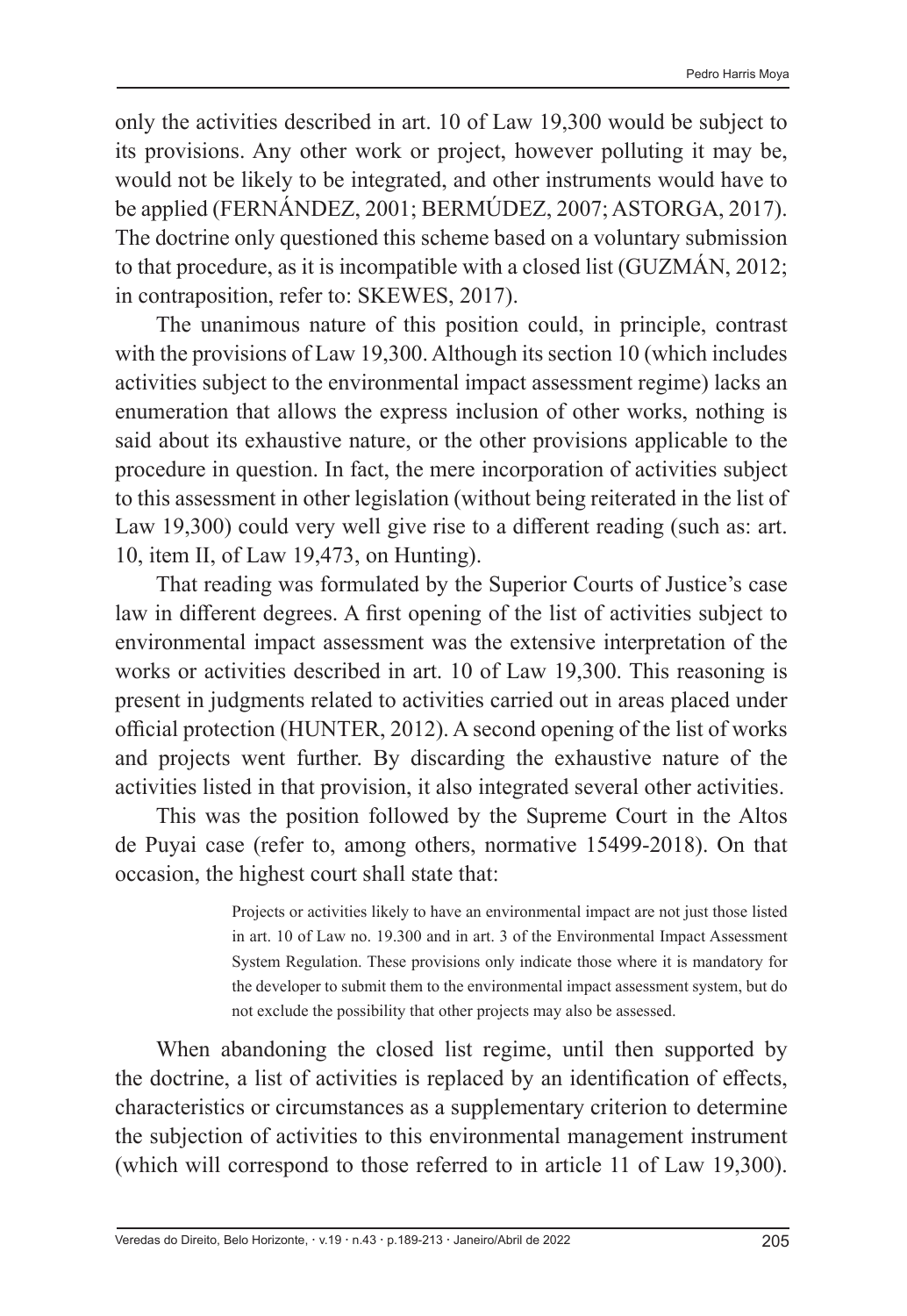Although the authors have adopted both favorable (MORAGA, 2019) and critical (BERTAZZO, 2018) positions on this case law criterion, such assessments are often made in relation to future activities. While such assessments are reasonable (especially given the uncertainty of change), the greatest impact appears to be on holders exempt from such assessment, as acquired rights are clouded by the non-retroactivity of its regime.

Indeed, the non-retroactivity of the environmental impact assessment presupposes the agreement of two connecting conditions. The first is of a material nature (the activity has to be included in the list of projects and works subject to the environmental impact assessment of article 10 of Law 19,300). The second is of a temporary nature (that application begins before the regime takes effect). The criterion upheld by the Supreme Court in the Altos de Puyai judgment affects the first of these conditions, making a closed list inapplicable. If such a list does not exist, it is not possible to determine the beneficiary of the non-retroactivity of this regime, which, according to this case law, has to be determined based on art. 11 of Law 19,300.

Certainly this effect could be limited if non-retroactivity were interpreted as favoring only activities prior to April 3, 1997. However, this right is only associated with an original non-retroactivity, which dates back to the time when the environmental impact assessment began to work. There is also another derived right that looks at the future, benefiting any project that is currently being carried out and that can be included in the regime tomorrow. If such works cannot be identified, it is also not possible to prove that they predate their listing. This assessment may be necessary, because this list would not prevent other works from being included. In such cases, the extent of actions that third parties may file against holders of acquired rights certainly contributes to the extent of such enforcement.

# *2.2.2 The extent of challenges*

In contrast to the situation described above, which refers to holders of activities exempt from environmental impact assessment due to nonretroactivity, judicial case law did not restrict directly the rights acquired by holders of activities subject to such regime. As already indicated, according to administrative case law, such licensees are those related to activities subject to the statement (as long as the period of invalidation has elapsed and the project has not been significantly modified), given the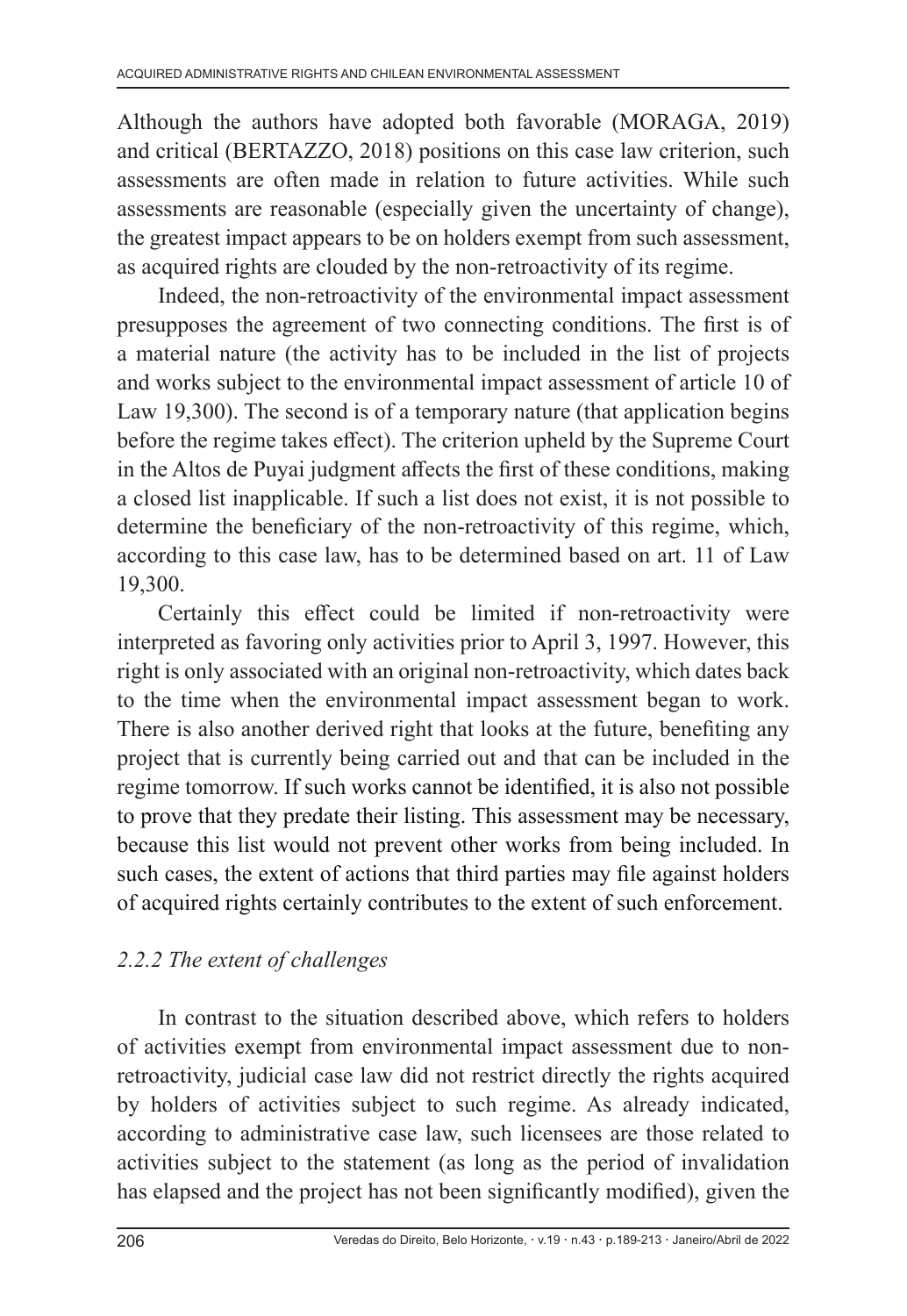inapplicability, in their respect, of the exceptional regime of revision of art. 25 *quinquies* of Law 19,300.

The rights-creating nature of decisions issued after processing an environmental impact statement procedure, however, means that the right contained in RCAs could be effectively acquired by the holder. And for that to happen, the time limits for the challenges have to pass. It is with respect to this requirement that projects assessed through an environmental impact statement retain a degree of uncertainty about the effective nature of that right. This uncertainty arises in relation both to the term for filing such claims and in to the time of commencement.

The short period of time expressly provided for in Law 20.600 – which creates the Environmental Courts – to file claims against environmental qualification resolutions is well known. Whoever is actively entitled to present the claim have, in principle, to file it within thirty days of notification of the act (art. 17, No. 5 and 6, of Law 20.600 of 2012; art. 20 of Law 19,300 of 1994). However, it is also known that those deadlines were only expressly established in relation to the owner of the activity and to those that intervened in the environmental impact assessment procedure (relative third parties), without any reference to the action that have to be proposed, in such cases, in relation to those that, being affected by those decisions, did not intervene in it (absolute third parties), which gave rise to the difficulty of specifying this regime of challenge (HARRIS, 2020).

In fact, it is well known that the period of thirty days was not the only criterion stated by the case law to exercise an allegation of illegality on the part of those that are absolute third parties, in the face of the issuance of an RCA. In addition, case law has stated a period of two years, in accordance with the general rules of administrative invalidation (PHILLIPS, 2021). Although this last extent favors the protection to third parties in the environmental impact assessment procedure, it weakens the right of the project holder, whose act can be contested years after it was granted.

A similar limitation does not occur in relation to the deadline for the challenge itself, but in relation to when it should start running. As the final acts of projects subject to an environmental impact statement imply limits on publicity formalities (being excluded, as a general rule, from citizen participation procedures, which aggravates the notification and publication regime), the case law that requires publication of certain separable acts in the Official Gazette, such as the construction permit, without which this term would be prevented from running, may be applicable (Supreme Court Judgment, normative 3918-2012).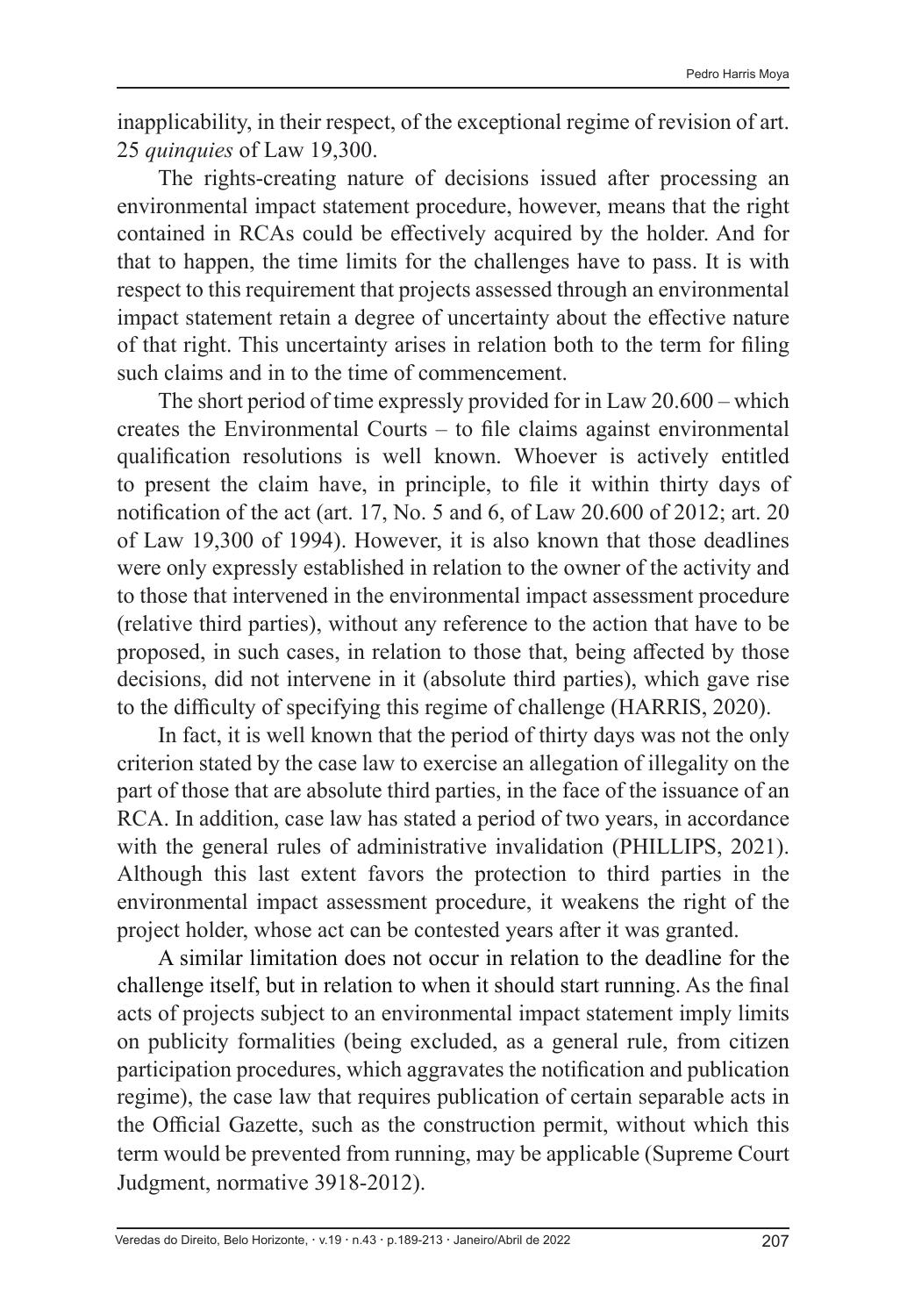Far from what one might think, this criterion was maintained in the case law – for example: Supreme Court decisions, normative 19234-2019 and prot 47610-2016. Transferred to the field of environmental impact assessment, its application could lead to the precariousness of the rights of holders of RCAs. In fact, if the objection deadlines cannot be computed, the permanent challenge of the construction permit will ultimately affect the holders of an environmental impact statement, notwithstanding the intangibility of their acquired rights, as the CGR interpreted it.

# **CONCLUSIONS**

In Chilean legislation, administrative case law has acquired rights that are widely recognized in environmental impact assessment. In fact, the Office of the Comptroller General of the Republic formulated this interpretation in two ways. The first arises as a result of the favorable interpretation of the non-retroactivity of art. 8 and following of Law 19,300, establishing an acquired right to non-retroactivity, which benefits any activity carried out before April 3, 1997, which can continue to operate, without the modification to the environment or its risks being contrary to it. The second originates from the restrictive interpretation of art. 25 *quinquies* of Law 19,300, which empowers the administration to revise the RCAs in an exceptional manner. As administrative case law only applies this rule to projects approved by means of environmental impact studies, it gave rise to an acquired right to the statement that, as in the previous case, would in principle prevent a revision of its content.

Each of these rights admits a different interpretation in judicial case law. The main divergence occurs if the holders of the aforementioned activities cause environmental damage. This hypothesis was recognized by the courts as a case of loss of the right to non-retroactivity, subjecting the projects to an environmental impact assessment, despite having been carried out before April 3, 1997. At the same time, judicial case law also allows stating that such damages may result in the loss of the right to the statement. A second divergence with administrative case law is observed in relation to the generation of certain environmental impacts. Firstly, because the case law in favor of opening the list of projects in art. 10 of Law 19,300 makes the right to non-retroactivity impracticable. Second, because the position in favor of a two-year period to exercise environmental invalidation, in conjunction with the requirement to publish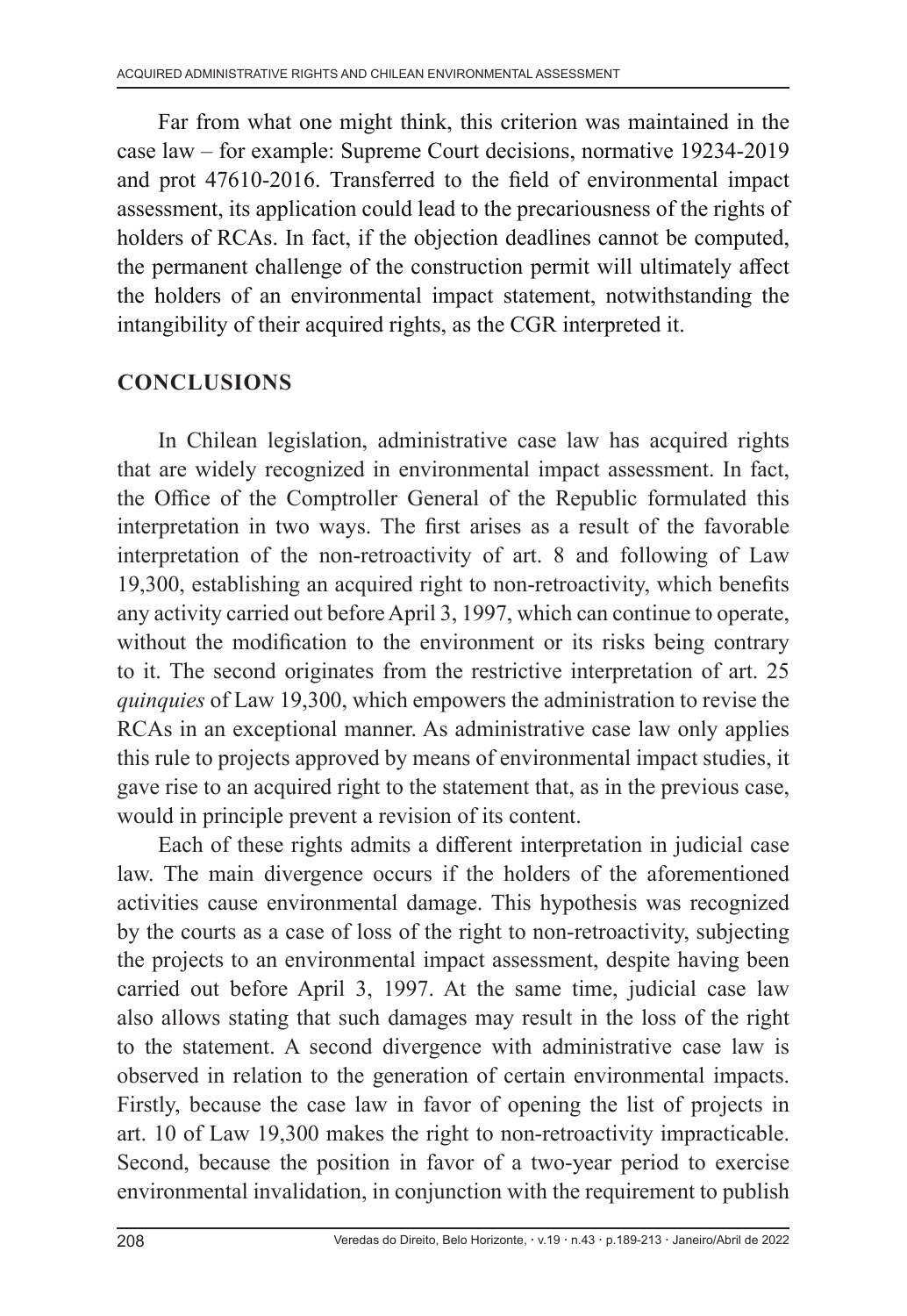certain building permits, undermines the security of environmental impact statements.

#### **REFERENCES**

ALBURQUENQUE, W. ¿Pueden ser revisados por la autoridad los estudios de impacto ambiental aprobados? Análisis desde la jurisprudencia administrativa. *Revista de Derecho Administrativo Económico*, Santiago, n. 15, p. 69-77, 2005.

ALESSANDRI, A. *De la responsabilidad extracontractual en el Derecho civil chileno*. Santiago: Editorial Jurídica de Chile, 2005.

ASTORGA, E. *Sistema de evaluación de impacto ambiental: régimen jurídico – en especial aplicado a la actividad minera.* Santiago: Conosur, 2000.

ASTORGA, E. *Derecho Ambiental chileno – parte general.* Santiago: Legal, 2017.

BASCUÑÁN, J. F. *Jurisprudencia de la Contraloría General de la República relativa al Sistema de Evaluación de Impacto Ambiental*. Santiago: Conama, 2001.

BERMÚDEZ, J. *Fundamentos de Derecho Ambiental*. Valparaíso: Ediciones Universitarias de Valparaíso, 2007.

BERTAZZO, S. Altos de Puyai, ¿una revolución en el Sistema de Evaluación de Impacto Ambiental? *Sentencias Destacadas LYD*, Santiago, n. 15, p. 115-141, 2018.

BOIVIN, J. P. *Les installations classées – pratique du droit de l'environnement industriel.* Paris: Le Moniteur, 2003.

BÓRQUEZ, J. M. *Introducción al Derecho Ambiental chileno y comparado*. Santiago: Editorial Jurídica de Chile, 1993.

CARRASCO, E.; HERRERA, J. La interpretación de la resolución de calificación ambiental. *Revista Chilena de Derecho*, Santiago, v. 41, n. 2, p. 635-671, 2014.

CHILE. *Ley 19.300, de 9 de marzo de 1994*. Aprueba Ley sobre Bases Generales del Medio Ambiente. Available from: https://www.bcn.cl/ leychile/navegar?idNorma=30667. Access on: Mar. 3, 2022.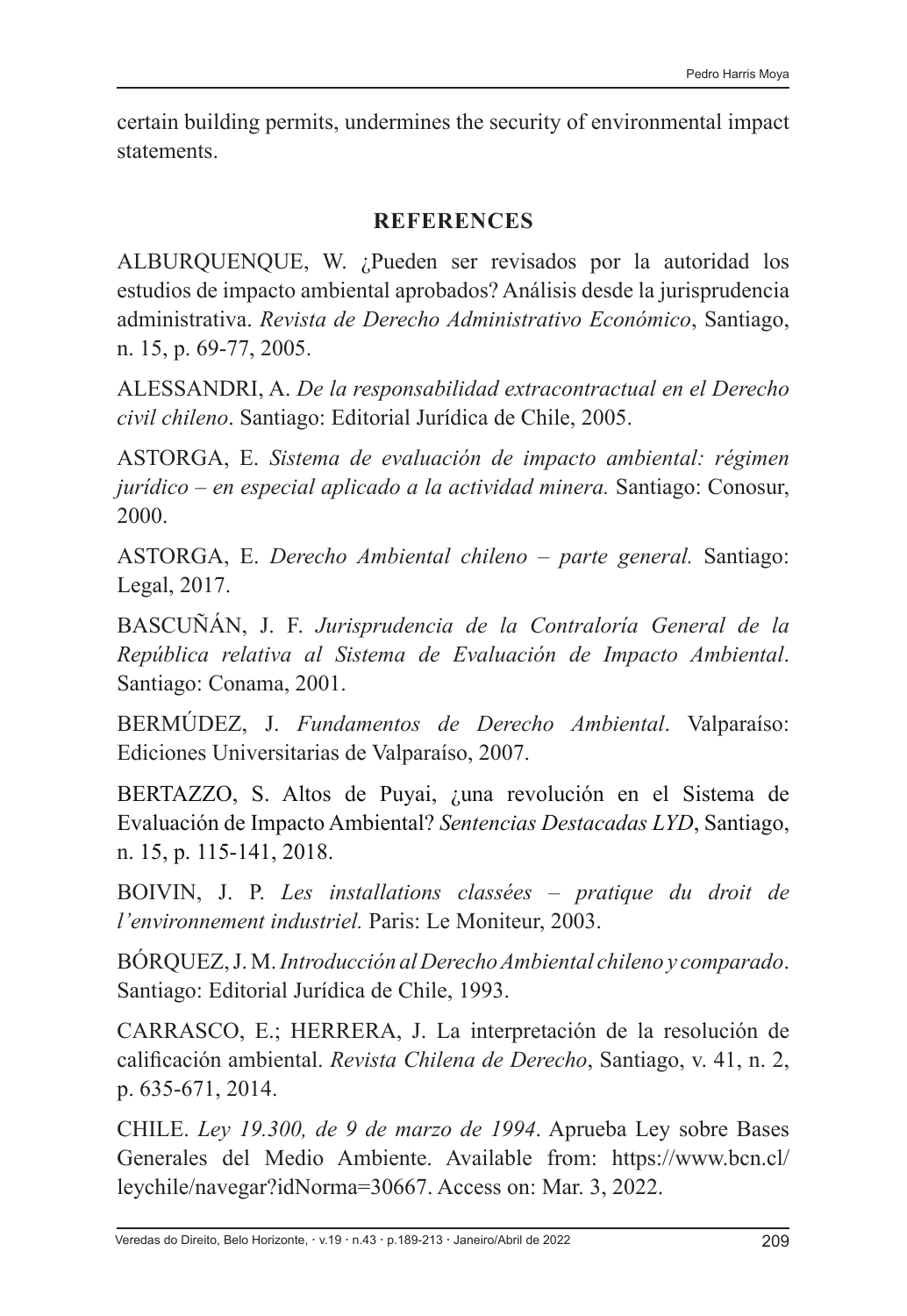CHILE. *Decreto n. 30, de 3 de abril de 1997*. Aprueba el Reglamento del Sistema de Evaluación de Impacto Ambiental. Available from: https:// www.bcn.cl/leychile/navegar?idNorma=70282. Access on: Mar. 3, 2022.

CHILE. Contraloría General de la República. *Dictamen 25768*, 1998. Available from: https://www.contraloria.cl/pdfbuscador/dictamenes/025768N98/html. Access on: Mar. 3, 2022.

CHILE. Contraloría General de la República. *Dictamen 38762*, 2000. Available from: https://www.contraloria.cl/pdfbuscador/dictamenes/038762N00/html. Access on: Mar. 3, 2022.

CHILE. Contraloría General de la República. *Dictamen 21270*, 2001. Available from: https://www.contraloria.cl/pdfbuscador/dictamenes/021270N01/html. Access on: Mar. 3, 2022.

CHILE. Contraloría General de la República. *Dictamen 52241*, 2002. Available from: https://vlex.cl/vid/-239386542. Access on: Mar. 3, 2022.

CHILE. Contraloría General de la República. *Dictamen 27856*, 2005. Available from: https://www.contraloria.cl/pdfbuscador/dictamenes/027856N05/html. Access on: Mar. 3, 2022.

CHILE. Contraloría General de la República. *Dictamen 29143*, 2006. Available from: https://www.contraloria.cl/pdfbuscador/dictamenes/029143N06/html. Access on: Mar. 3, 2022.

CHILE. Corte de Apelaciones de Santiago. *Causa Rol 9052-2001*. Santiago: Corte de Apelaciones de Santiago, 2007. Available from: http:// vlex.cl/vid/vucasovic-tomasovis-agricola-rucor-314695134. Access on: Mar. 3, 2022.

CHILE. Corte de Apelaciones de Santiago. *Causa Rol 10200-2006*. Santiago. Corte de Apelaciones de Santiago, 2008. Available from: http:// vlex.cl/vid/clasificadora-materiales-clamani-laura-516446574. Access on: Mar. 3, 2022.

CHILE. *Ley 20.417, de 26 de enero de 2010*. Crea el Ministerio, el Servicio de Evaluación Ambiental y la Superintendencia del Medio Ambiente. Available from: https://www.bcn.cl/leychile/navegar?idNorma=1010459. Access on: Mar. 3, 2022.

CHILE. Corte Suprema de Justicia. *Causa Rol 396-2009*. Santiago: Corte Suprema de Justicia. Available from: http://vlex.cl/vid/canalistas-em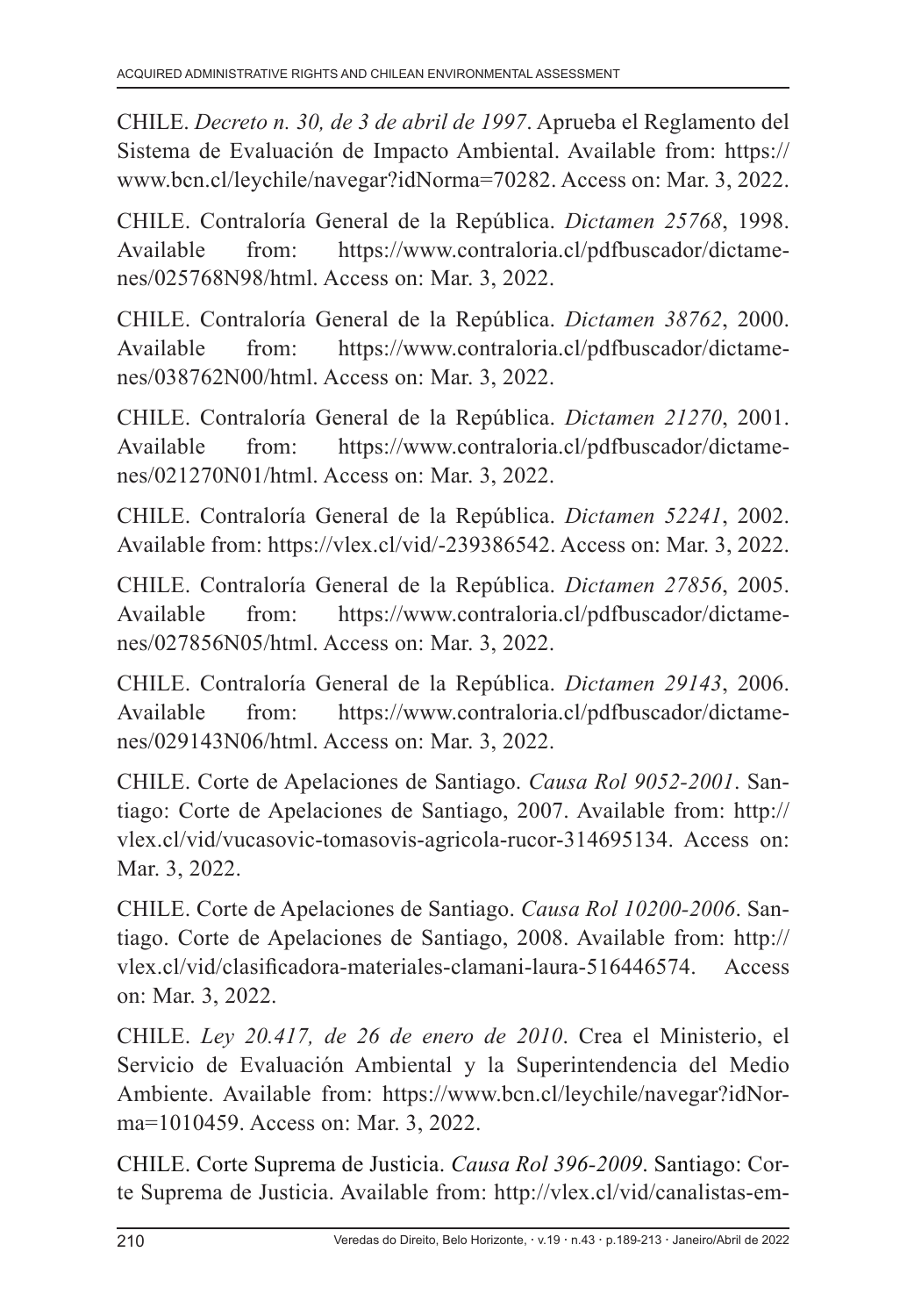balse-pitama-rutas-pacifico-473526578. Access on: Mar. 3, 2022.

CHILE. Corte Suprema de Justicia. *Causa Rol 2663-2009*. Santiago: Corte Suprema de Justicia, 2012. Available from: https://oficinajudicialvirtual.pjud.cl/. Access on: Mar. 3, 2022.

CHILE. Corte Suprema de Justicia. *Causa Rol 3918-2012*. Santiago: Corte Suprema de Justicia, 2013a. Available from: http://vlex.cl/vid/valda-s-alcalde-municipalidad-conca-471732310. Access on: Mar. 3, 2022.

CHILE. *Decreto n. 40, de 12 de agosto de 2013b*. Aprueba el Reglamento del Sistema de Evaluación de Impacto Ambiental. Available from: https://www.bcn.cl/leychile/navegar?idNorma=1053563. Access on: Mar. 3, 2022.

CHILE. Contraloría General de la República. *Dictamen 66261*, 2015. Available from: https://www.contraloria.cl/pdfbuscador/dictamenes/066261N15/html. Access on: Mar. 3, 2022.

CHILE. Corte Suprema de Justicia. *Causa Rol 47610-2016*. Santiago: Corte Suprema de Justicia, 2016. Available from: http://vlex.cl/vid/inmobiliaria-punta-piqueros-s-650520865. Access on: Mar. 3, 2022.

CHILE. Tercer Tribunal Ambiental. *Causa Rol D-16-2016*. Valdivia: Tercer Tribunal Ambiental, 2017. Available from: https://causas.3ta.cl/ causes/4. Access on: Mar. 3, 2022.

CHILE. Corte Suprema de Justicia. *Causa Rol 15499-2018*. Santiago: Corte Suprema de Justicia, 2018. Available from: http://vlex.cl/vid/causa-n-15499-2018-755020213. Access on: Mar. 3, 2022.

CHILE. Contraloría General de la República. *Dictamen 3727*. Santiago: Contraloría General de la República, 2019. Available from: https:// www.contraloria.cl/pdfbuscador/dictamenes/003727N19/html. Access on: Mar. 3, 2022.

CHILE. Corte Suprema de Justicia. *Causa Rol 19234-2019*. Santiago: Corte Suprema de Justicia, 2020. Available from: http://vlex.cl/vid/causa-n-19234-2019-839909330. Access on: Mar. 3, 2022.

FEMENÍAS, J. La culpabilidad en la responsabilidad por daño ambiental y su relación con el Sistema de Evaluación de Impacto Ambiental. *Revista de Derecho de la Pontificia Universidad Católica de Valparaíso*, Valparaíso, n. 48, p. 233-259, 2017.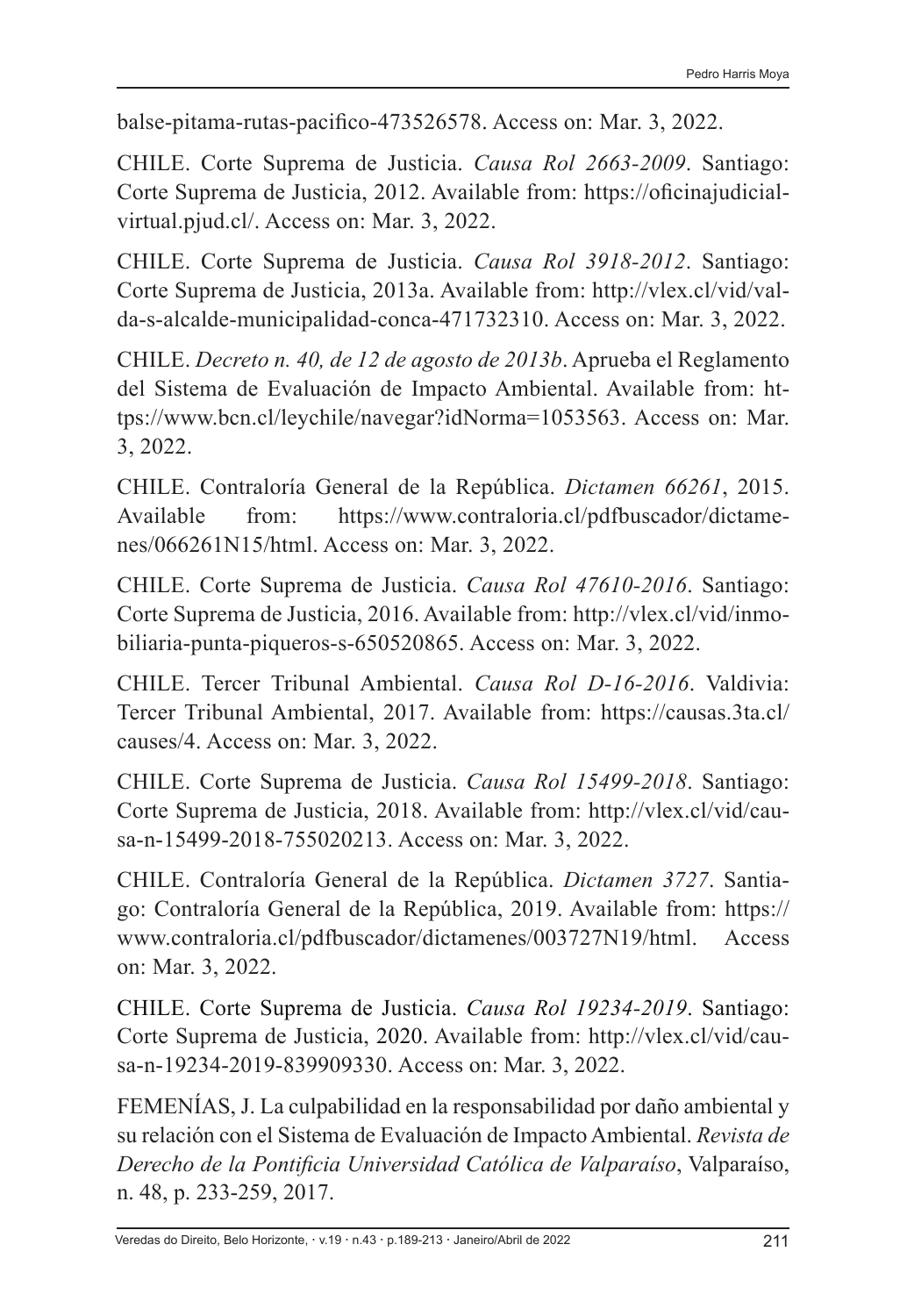FERMANDOIS, A. Invalidación administrativa y caso Celco: estabilidad o precariedad de los permisos ambientales. *Sentencias Destacadas LYD*, Santiago, n. 3, p. 9-30, 2005.

FERMANDOIS, A. Curtidos Bas y expropiación regulatoria: elevando el estándar para cargas gravosas de la propiedad. *Sentencias Destacadas LYD*, Santiago, n. 12, p. 263-291, 2015.

FERNÁNDEZ, P. *Manual de Derecho ambiental chileno*. Santiago: Editorial Jurídica de Chile, 2001.

FUENTES, J. Las autorizaciones de pesca y el derecho de propiedad. *Revista de Derecho de la Pontificia Universidad Católica de Valparaíso*, Valparaíso, n. 38, p. 543-571, 2012.

GUILOFF, M. La privación de atributos y facultades esenciales del dominio como estándar de control para las intervenciones sobre el derecho de propiedad privada. *Revista Estudios Constitucionales*, Santiago, v.16, n. 2, p. 271-306, 2018.

GUZMÁN, R. *Derecho Ambiental chileno:* principios, instituciones, instrumentos de gestión. Santiago: Planeta Sostenible EIRL, 2012.

HARRIS, P. La identificación de la acción de plena jurisdicción en el contencioso administrativo: Perspectivas doctrinales y jurisprudenciales. *Revista de Derecho Público*, Santiago, n. 93, p. 33-48, 2020.

HERRERA, J. Ossandón Valdés contra Alcalde de Municipalidad de Concón (Reclamo de ilegalidad municipal). *Ius Publicum,* Santiago, n. 32, p. 243-260, 2014.

HUNTER, I. Caso dunas de Concón: acerca de la obligatoriedad de someterse al Sistema de Evaluación de Impacto Ambiental (Corte Suprema). *Revista de Derecho (Valdivia),* Valdivia, v. 25, n. 2, p. 251-258, 2012.

MONTENEGRO, S. Comentario sobre jurisprudencia en materia ambiental de Tribunales Superiores de Justicia: caso contaminación por plomo en Arica. *Revista de Derecho Ambiental*, Santiago, n. 3, p. 185-201, 2009.

MONTT, S. Codificación y enseñanza del Derecho administrativo en Chile. *Revista de Derecho Administrativo Económico*, Santiago, n. 21, p. 131-170, 2015.